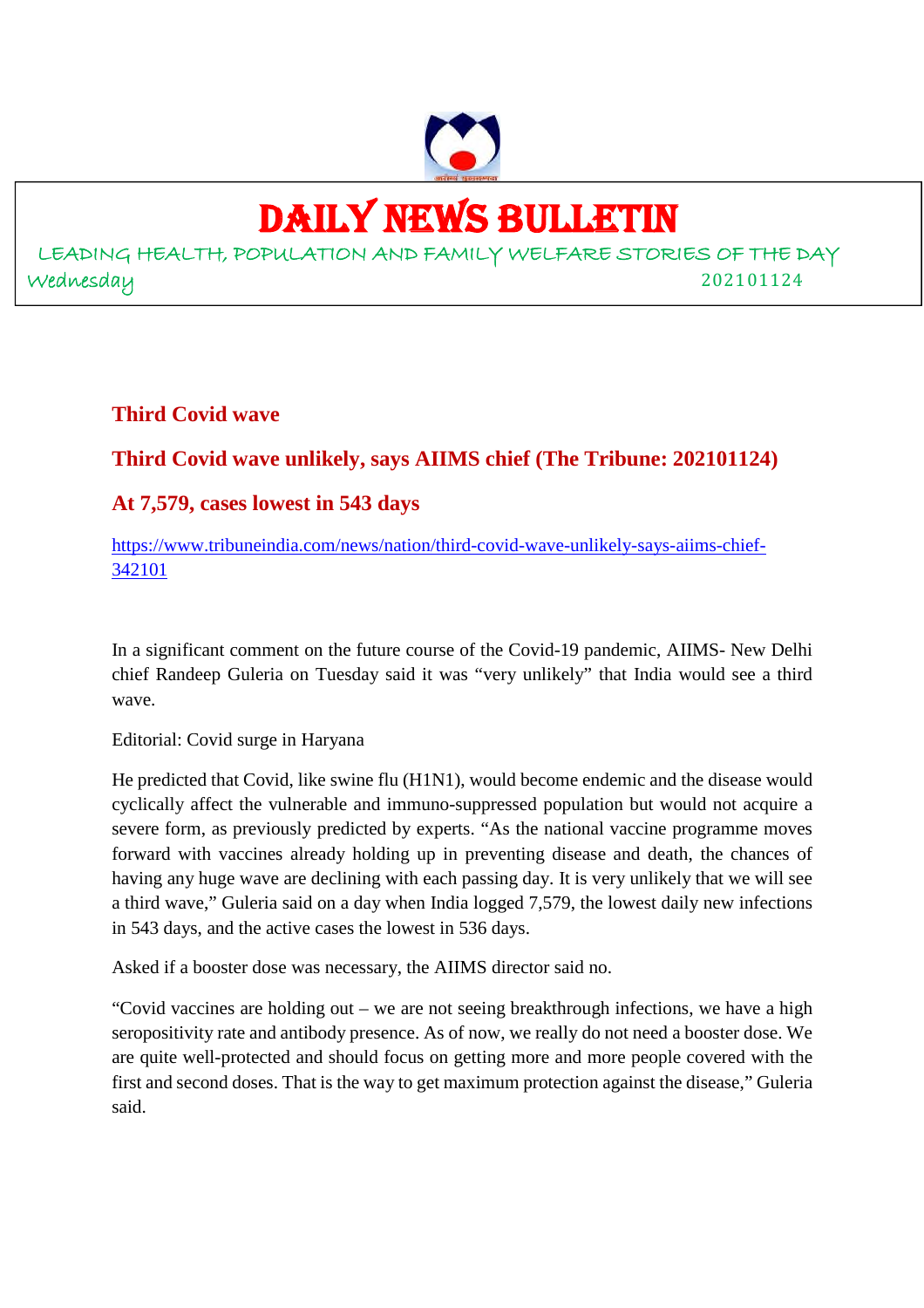The AIIMS chief was speaking at the launch of "Going Viral", written by ICMR director general Balram Bhargava. The book details the journey of India's indigenous Covid shot Covaxin, a Bharat Biotech and ICMR collaboration. — TNS

### **Covaxin**

# **Covaxin shows 50 per cent effectiveness against symptomatic Covid in realworld assessment: Lancet study (The Tribune: 202101124)**

https://www.tribuneindia.com/news/nation/covaxin-shows-50-per-cent-effectiveness-againstsymptomatic-covid-in-real-world-assessment-lancet-study-342244

The results of an interim study recently published in The Lancet shows that two doses of Covaxin had 77.8 per cent efficacy against symptomatic disease and present no serious safety concerns

Covaxin shows 50 per cent effectiveness against symptomatic Covid in real-world assessment: Lancet study

Two doses of Covaxin are 50 per cent effective against symptomatic Covid, according to the first real-world assessment of India's indigenous coronavirus vaccine published in The Lancet Infectious Diseases journal.

The results of an interim study recently published in The Lancet showed that two doses of Covaxin, also known as BBV152, had 77.8 per cent efficacy against symptomatic disease and present no serious safety concerns.

The latest study assessed 2,714 hospital workers at the All India Institute of Medical Sciences (AIIMS) in Delhi, from April 15–May 15, who were symptomatic and underwent RT-PCR test for Covid detection.

Researchers noted that the Delta variant was the dominant strain in India during the study period, accounting for approximately 80 per cent of all confirmed Covid cases.

Covaxin, developed by Hyderabad-based Bharat Biotech in collaboration with the National Institute of Virology, Indian Council of Medical Research (NIV-ICMR), Pune, is an inactivated whole virus vaccine administered in a two-dose regimen, 28 days apart.

In January this year, Covaxin was approved for emergency use in India for people aged 18 and above. The World Health Organisation (WHO) added the vaccine to its list of approved emergency use Covid vaccines earlier this month.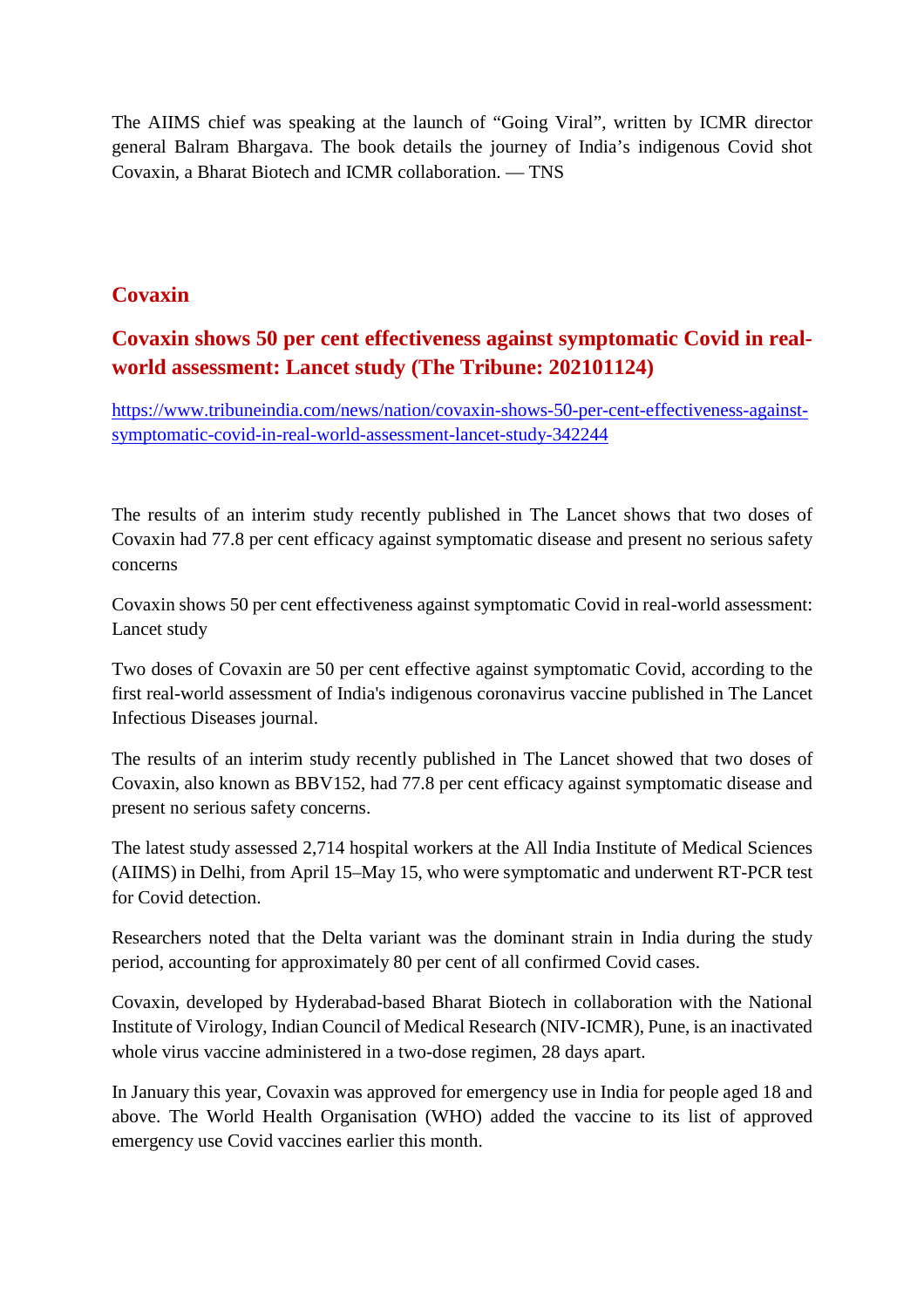The latest study was conducted during India's second Covid surge and in healthcare workers who were primarily offered Covaxin.

"Our study offers a more complete picture of how BBV152 (Covaxin) performs in the field and should be considered in the context of Covid surge conditions in India, combined with the possible immune evasive potential of the Delta variant," said Manish Soneja, Additional Professor of Medicine at AIIMS, New Delhi.

"Our findings add to the growing body of evidence that rapid vaccine rollout programmes remain the most promising path to pandemic control while public health policies must continue to include additional protective measures, such as mask-wearing and social distancing," Soneja said in a statement.

The Covid vaccination centre at AIIMS, New Delhi, exclusively offered Covaxin beginning January 16 this year to all of its 23,000 employees.

Researchers evaluated the effectiveness of the vaccine against symptomatic RT-PCR confirmed SARS-CoV-2 infection.

### **Lowest new Covid cases**

# **India records lowest new Covid cases in 18 months (The Tribune: 202101124)**

https://www.tribuneindia.com/news/nation/india-records-lowest-new-covid-cases-in-18 months-342246

The national Covid recovery rate recorded at 98.33 per cent

India added 9,283 new coronavirus infections taking the country's total tally of Covid cases to 3,45,35,763 while the active cases declined to 1,11,481, the lowest in 537 days, according to the Union Health Ministry data updated on Wednesday.

The death toll climbed to 4,66,584 with 437 fresh fatalities, according to the data updated at 8 am.

The daily rise in new coronavirus infections has been below 20,000 for 47 straight days and less than 50,000 daily new cases have been reported for 150 consecutive days now.

The active cases comprise 0.32 per cent of the total infections, the lowest since March 2020, while the national Covid recovery rate was recorded at 98.33 per cent, the highest since March 2020, the ministry said.

A decrease of 2,103 cases has been recorded in the active Covid caseload in a span of 24 hours.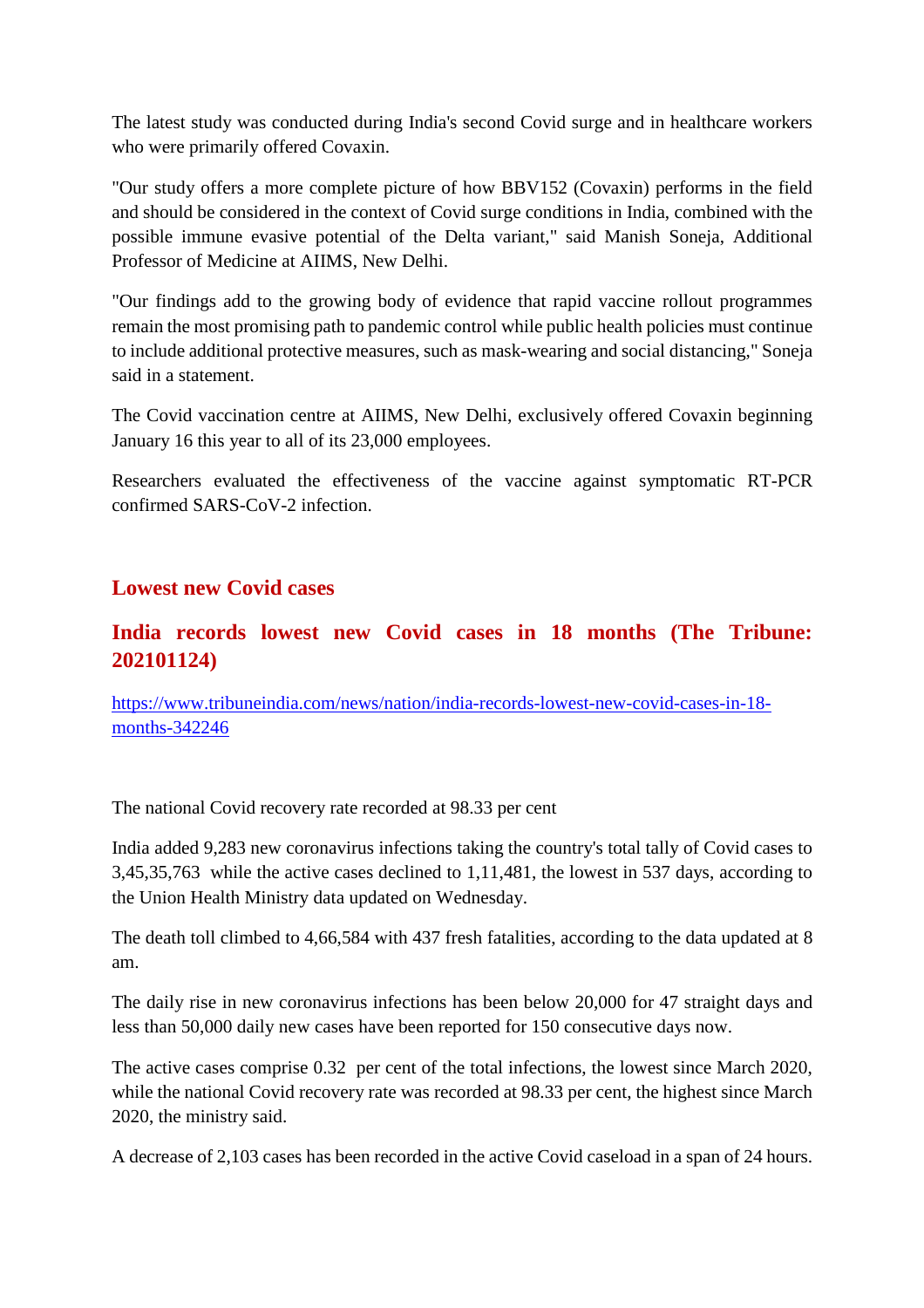The 437 new fatalities include 370 from Kerala and 19 from Maharashtra.

Of the 370 deaths, 57 were reported over the last few days and 313 were designated as Covid deaths after receiving appeals based on the new guidelines of the Centre and the directions of the Supreme Court, a state government release said on Tuesday.

A total of 4,66,584 deaths have been reported so far in the country, including 1,40,766 from Maharashtra, 38,182 from Karnataka, 38,045 from Kerala, 36,401 from Tamil Nadu, 25,095 from Delhi, 22,909 from Uttar Pradesh and 19,407 from West Bengal. PTI

# **Covaxin's efficacy 50% in Delta wave'**

# **Covaxin's efficacy 50% in Delta wave' ( Hindustan Times: 202101124)**

https://epaper.hindustantimes.com/Home/ArticleView

New Delhi : The efficacy of Covaxin in preventing symptomatic Covid-19 is 47%-50%, according to real-world data derived from infections in a group of over 2,700 hospital workers when India was hit by the Delta variant, according to a study published on Tuesday in the Lancet Infectious Diseases journal. The findings are based on a Phase 3 randomised control trial carried out between April 15 and May 15, at the height of India's second wave of infections. Covaxin in clinical trials had an estimated efficacy of 65% when the more infectious Delta variant was taken into account.

"…The adjusted effectiveness of BBV152 against symptomatic Covid-19 after two doses administered at least 14 days before testing was 50%... After excluding participants with previous SARS-CoV-2 infections, the adjusted effectiveness of two doses administered at least 14 days before testing was 47%..," said the Lancet study.

According to the Phase 3 clinical trials, for which evaluations were held over a longer period, the vaccine had an estimated efficacy of 65% when Delta variant infections were taken into account. Overall, clinical trials held with 25,000 people showed an efficacy rate of 77.8%. P8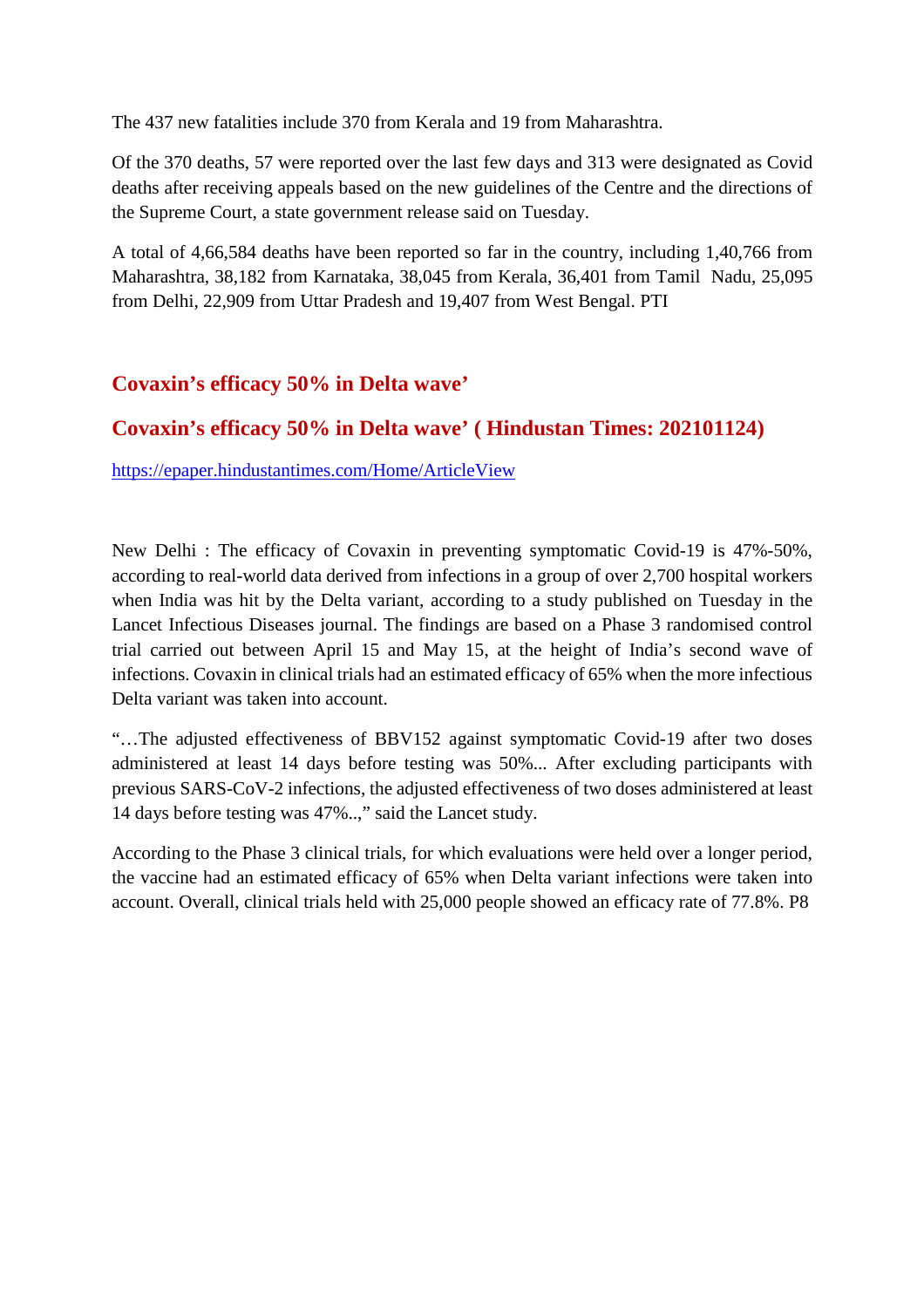### **Cancer Conversations**

# **Cancer Conversations: Why Do I Need a Cancer Insurance Policy? (The Indian Express: 202101124)**

https://indianexpress.com/article/lifestyle/sponsored-lifestyle/cancer-conversations-why-do-ineed-a-cancer-insurance-policy-7638431/

Cancer Conversations, brought to you by The Indian Express and Aditya Birla Sun Life Insurance, is an initiative that aims to spread awareness instead of fear.

If early detection is the key to surviving cancer, so is early financial planning. That's why as part of Cancer Conversations' launch initiative brought to you by The Indian Express and Aditya Birla Sun Life Insurance, we reveal the reasons why a cancer insurance policy is imperative.

Cancer policies offer comprehensive coverage that reduces out-of-pocket expenses that you may incur after being diagnosed with the disease. Whether it's hospital stays, medication, or treatments like chemotherapy, radiation, or hormone therapy, this policy covers it all. Cancer Conversations, brought to you by The Indian Express and Aditya Birla Sun Life Insurance, is an initiative that aims to spread awareness instead of fear. Therefore, we've chosen to shed light on why you should invest in a cancer insurance plan.

Cancer cases are on the rise

According to the data in the National Cancer Registry, the caseload in India has increased from 11.5 lakhs in 2019 to 13.9 lakhs in 2020. This means that there has been a 21 per cent rise in just one year. These numbers are expected to rise. This should give you reason enough to consider a cancer insurance policy before you are diagnosed with it.

Cancer treatments are long-drawn and expensive

A single chemotherapy session can cost anywhere between Rs. 50,000 to Rs. 1,00,000. And one or two sessions are not enough. The cost of radiation, surgery, and other treatments is just as high. You need to factor in the possibility of taking time off from work during treatment. This means your income will take a hit. Add hospital stays, doctor fees, the possibility of having to travel to another city or country for treatment and the cost of cancer becomes high enough to break your bank.

General health insurance policies may not be sufficient

Most health insurance policies available in the market have limitations. They usually pay only for hospitalization, and rarely cover the entire cost of the treatment. Furthermore, the policy amount may fall short as most people generally do not choose a policy that's more than Rs. 5,00,000, while your overall treatment and care can be much higher.

Anyone can get cancer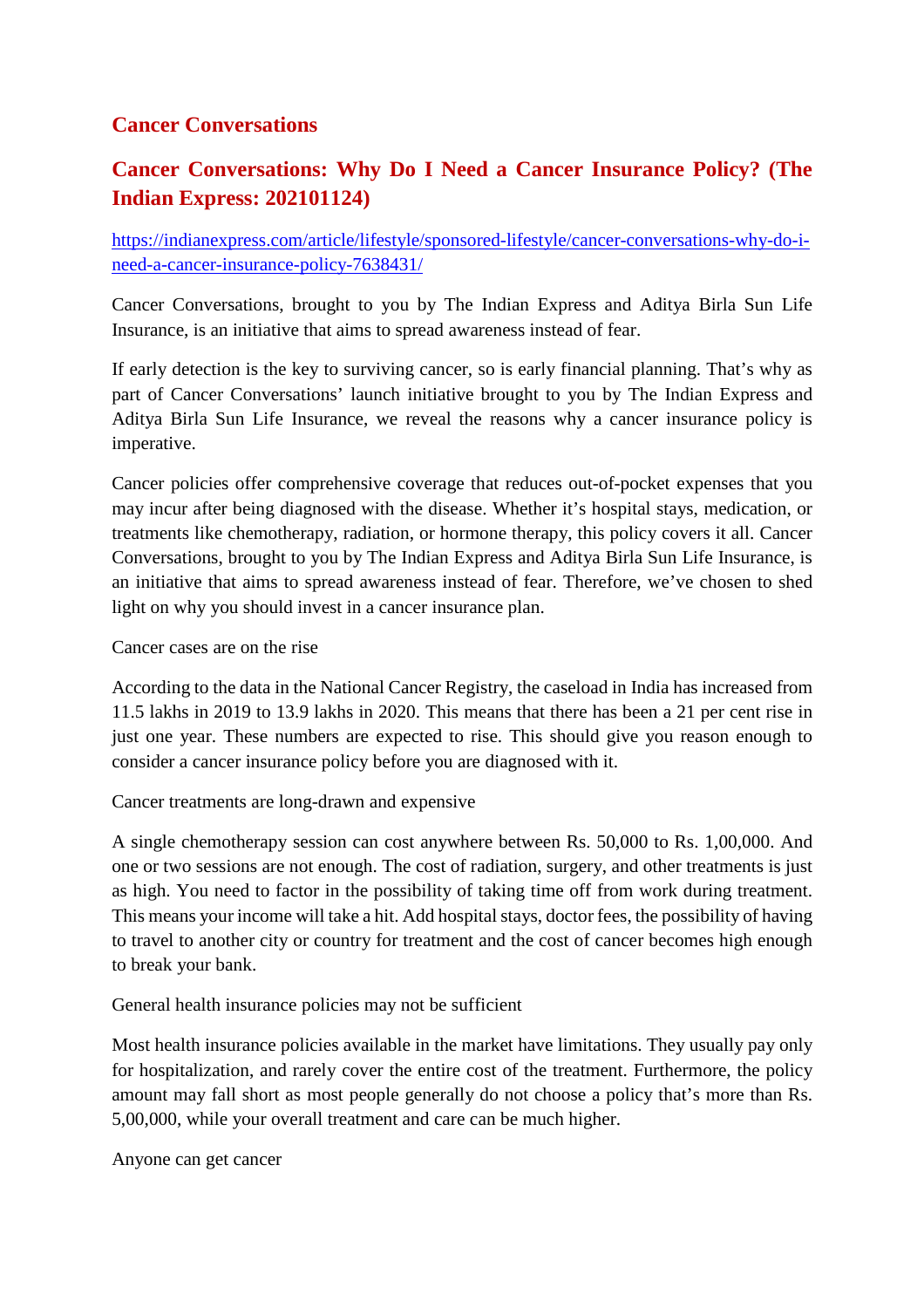Cancer is a complex group of diseases with many causes. While you can avoid smoking, alcohol and keep a check on your diet and fitness regime, you cannot control genetics and environmental toxins. Several people who have lived clean healthy lives with no family history of cancer, end up battling the disease.

You don't want to deal with financial toxicity

Studies show that the stress caused by financial toxicity is counterproductive to cancer treatment. It has even led people to forgo treatments because they can't afford it. A comprehensive cancer coverage plan ensures that you don't have to deal with this stress if you are diagnosed with cancer and gives you one less thing to worry about.

Aditya Birla Sun Life Insurance became the ideal partner for Cancer Conversations because it offers comprehensive cancer insurance options with maximum coverage. It also has an efficient ecosystem that will support patients and their families in a time of need.

### **Dental health**

# **Dental health: Are you brushing your teeth the right way? (The Indian Express: 202101124)**

https://indianexpress.com/article/lifestyle/health/dental-health-vigorous-toothbrushing-teethbrushing-7632882/

"Usually we need to replace our toothbrush every three months. But if you brush too hard, the toothbrush bristles get damaged too early," the dentist suggested

Vigorous toothbrushing can lead to a lot of dental issues. (Source: Getty Images/Thinkstock)

It goes without saying that brushing your teeth regularly is indispensable to good dental health. It is advisable to brush your teeth twice a day for at least two minutes each time. However, despite doing so, people often complain of incessant dental issues like sensitivity, plaque and tooth loss, among others.

Wondering about the possible cause? Worry no more as dentist Dr Pavani Reddy has the perfect answer for you. Hint: It has something to do with the way you brush your teeth.

So if you brush your teeth vigorously, you may want to stop doing so immediately.

"Brushing your teeth harder than needed" is called vigorous toothbrushing, as per the dentist.

Reasons for vigorous toothbrushing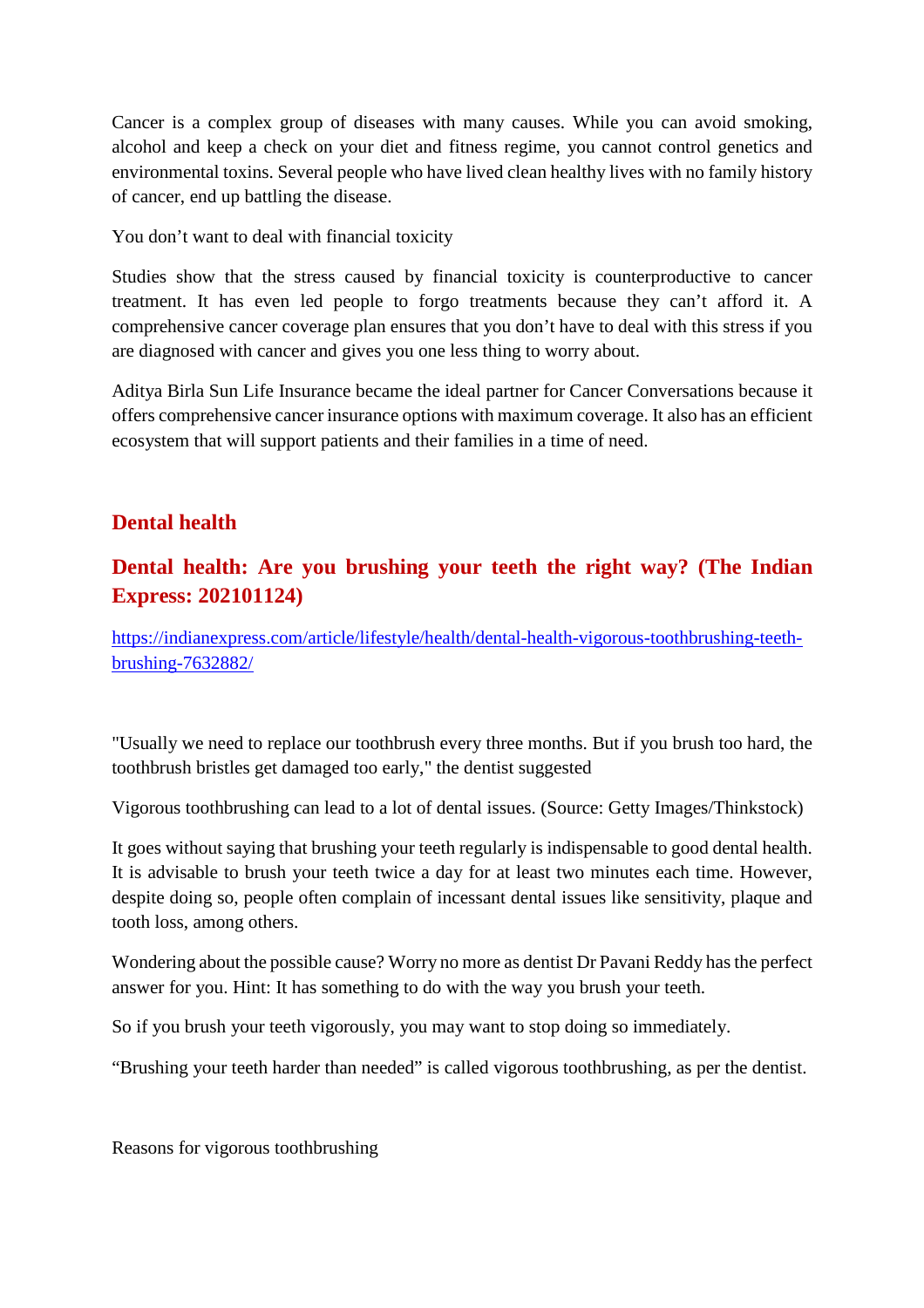Dr Reddy listed three possible reasons for vigorous toothbrushing.

\*Excess dominant hand pressure.

\*Brushing more than necessary.

\*Toothbrush has abrasive bristles.

According to her, aggressive movements and abrasive bristles is "a very bad combination".

What happens when you brush your teeth aggressively?

"Enamel and other layers of teeth are lost and gums recede," she said.

She added, "When enamel is lost and gums recede, softer layers of the tooth are exposed to bacteria, trauma, plaque build-up, acidic food and other harmful substances."

Further, this can make your tooth vulnerable to decay and tooth loss. Sensitivity to hot and cold food is another side effect.

"Usually we need to replace our toothbrush every three months. But if you brush too hard, the toothbrush bristles get damaged too early," the dentist suggested.

### **Parkinson's**

# **Why researchers are turning to music as a possible treatment for stroke, brain injuries and even Parkinson's (The Indian Express: 202101124)**

https://indianexpress.com/article/lifestyle/health/why-researchers-are-turning-to-music-as-apossible-treatment-for-stroke-brain-injuries-and-even-parkinsons-7636836/

Neurologic music therapy works a bit like physiotherapy or speech therapy, in that it aims to help patients manage symptoms and function better in their daily life. Therapy sessions use musical or rhythmical exercises to help patients regain functional skills.

music therapy, what is music therapy, music therapy for stroke, music therapy for parkinson's

Given the powerful effect that music has on the brain, researchers are investigating whether it can be used to treat many different neurological conditions -- such as stroke, Parkinson's disease or brain injury. (Photo: Getty Images/Thinkstock)

You probably don't realise it when you're listening to your favourite song, but music has an incredibly powerful effect on the human brain.

Singing, playing an instrument or listening to music have all been shown to activate numerous areas of the brain that control speech, movement and cognition, memory and emotion — often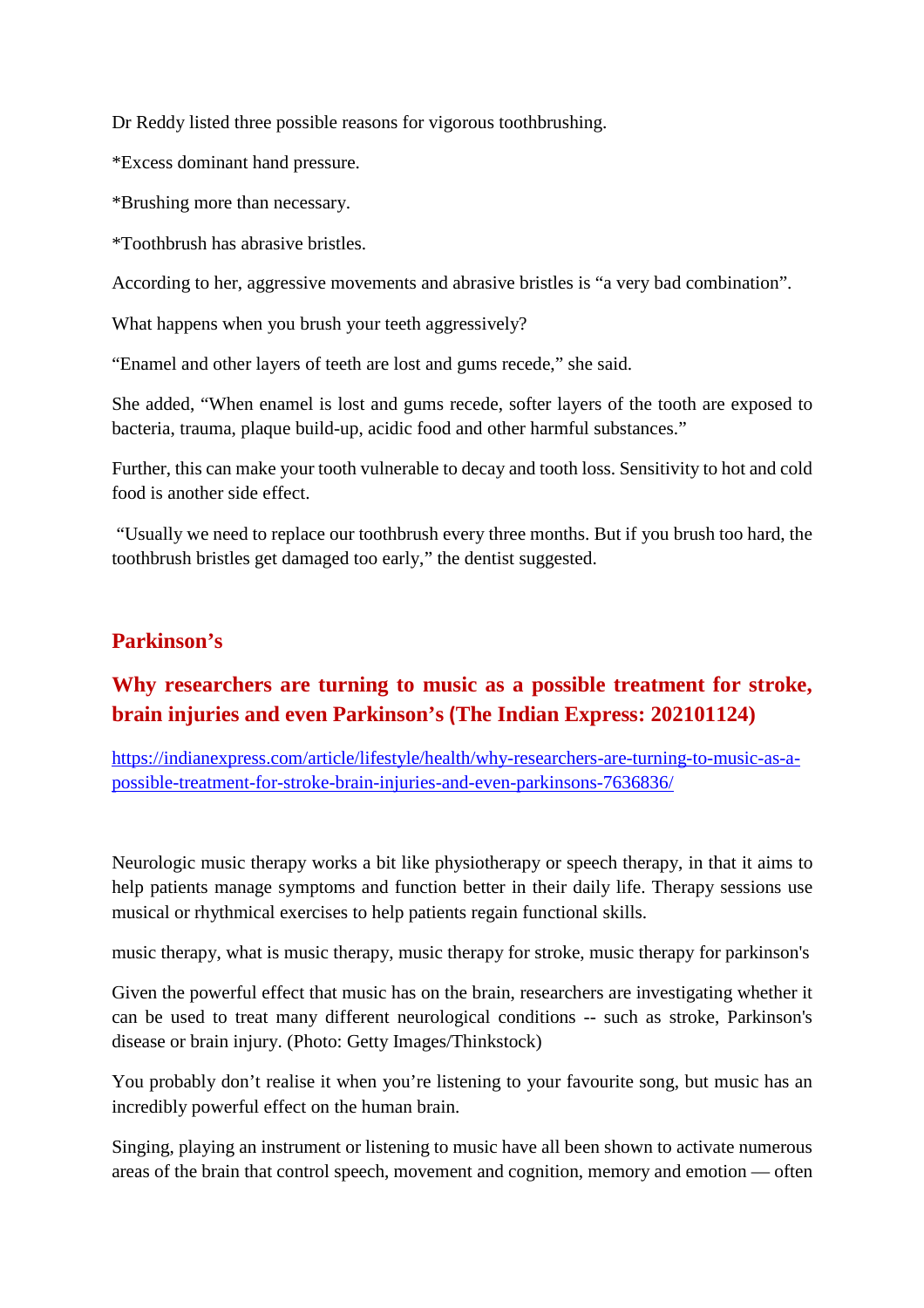all at the same time. Remarkably, research also suggests that music can physically increase brain matter, which could help the brain repair itself.

More intriguing is the impact that music can have even in cases where the brain may not be functioning as it should. For example, studies show that for people with Alzheimer's, music can often spark a reaction, helping patients access memories that were previously lost. There's also evidence of patients who have suffered brain damage and lost the ability to speak that can still sing when music is played.

Given the powerful effect that music has on the brain, researchers are investigating whether it can be used to treat many different neurological conditions — such as stroke, Parkinson's disease or brain injury. One such treatment currently being investigated for use is neurologic music therapy.

Neurologic music therapy works a bit like physiotherapy or speech therapy, in that it aims to help patients manage symptoms and function better in their daily life. Therapy sessions use musical or rhythmical exercises to help patients regain functional skills. For example, patients relearning to walk after an accident or trauma might walk to the rhythm of music during a therapy session.

music therapy, what is music therapy, music therapy for stroke, music therapy for parkinson's

It's thought that the reason neurological music therapy works is because music can activate and simulate so many different parts of the brain simultaneously. (Photo: Getty Images/Thinkstock)

Talking, walking, thinking

Ayurvedic expert shares '8 swaps' for sustainable weight loss

Ayurvedic expert shares '8 swaps' for sustainable weight loss

"The swaps make sure you don't regain the weight you've lost over a period of time with determination and consistency in following healthy lifestyle changes," said Dr Dixa Bhavsar

Incorporate these healthy swaps in your routine for sustainable weight loss. (Source: Pexels)

Many people work extremely hard to lose excess weight. However, losing weight can sometimes get daunting as it requires immense dedication and consistency. But, it must be known that it is not just heavy workouts and diet that aid weight loss, certain simple lifestyle factors can also be extremely effective.

If you are someone who wants to lose weight effectively, you must adopt some lifestyle swaps that will aid the process. Ayurveda expert Dr Dixa Bhavsar recently suggested few such alternatives that can be "the real game-changer when it comes to sustainable weight loss".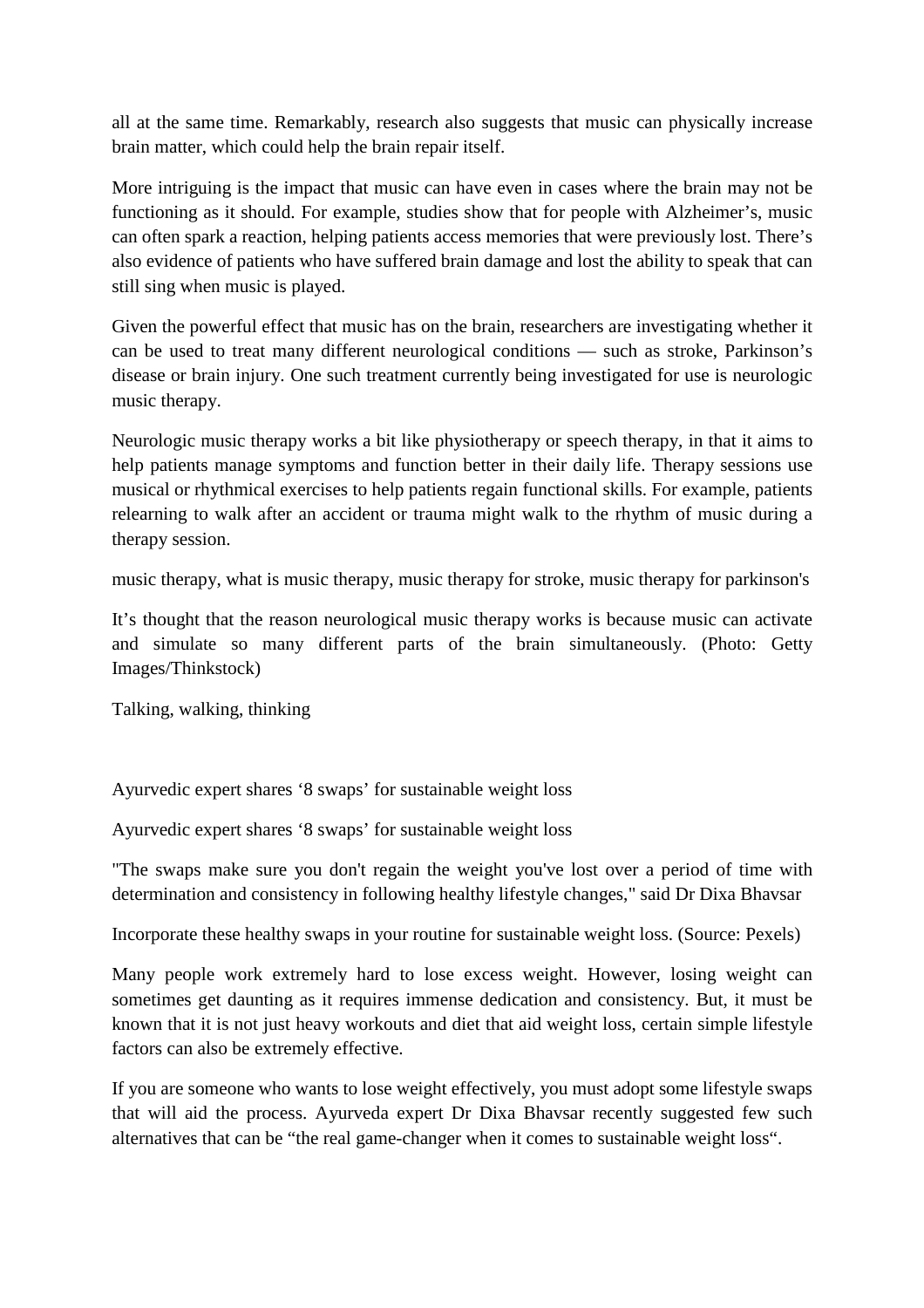"They (lifestyle swaps) make sure you don't regain the weight you've lost over a period of time with determination and consistency in following healthy lifestyle changes," she said.

Incorporate these healthy swaps in your routine for sustainable weight loss, as suggested by the expert.

White sugar with jaggery

White sugar is just empty calories while jaggery is nutrient-rich.

Coldwater with warm water

Warm water helps ignite your digestive fire (agni) and keeps it optimum. Also, it improves metabolism as it's easier to digest.

No movement with 5,000-10,000 steps daily

Staying active (walking 5,000-10,000 steps) throughout the day keeps your body active, flexible and blood circulation optimum.

Fruit juices with eating fruits

When you consume fruit juices, you lose the fibre and as it is liquid, you tend to drink more. When you chew your fruits, their digestion begins right from your mouth and the fibre is intact so you'll eat them in proportion.

Skipping lunch with having good lunch

Never skip lunch as 10 to 2 pm is the best time to have a moderate to heavy meal (as its pitta kala, and metabolism is optimum during that time).

Heavy and late dinner with a light, early dinner

After sunset, metabolism reduces so the dinner should be light and early (best before 8 pm).

Ignoring sleep with heavy sound sleep

Your liver detoxifies when you sleep so ignoring sleep is the best way to delay your weight loss. Sleep before 10 pm if you want to see a quick result in weight loss.

Sedentary life with daily exercise

Exercise plays a major role in sustainable weight loss when incorporated with proper sleep, managing stress and healthy food choices. So, make sure you're active — choose whatever works for you — yoga, walks, jog, cycling, gym, weights, HIIT, swimming, etc.

So far, this type of therapy has shown promise in helping stroke survivors to recover language, improve walking and recover physical movement better than other standard therapies.

Researchers have also investigated whether neurologic music therapy can treat other movement disorders, such as Parkinson's disease. Most studies in this area have used a technique called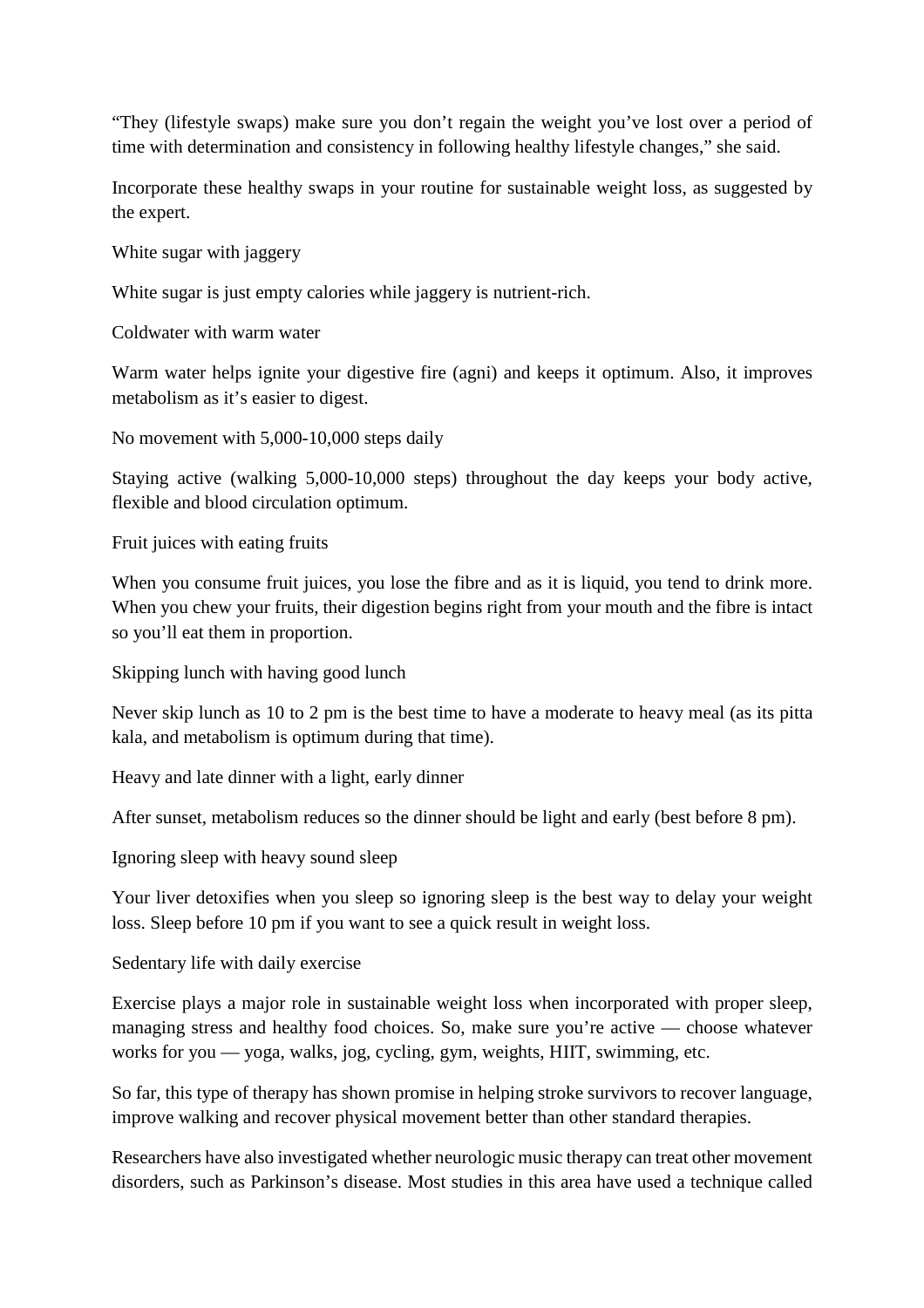rhythmic entrainment exercises, which uses the brain's ability to synchronise with a beat unconsciously — such as having to walk to a specific speed of music or beat.

ALSO READ |How music became a therapeutic companion in the times of COVID-19

Compared to doing therapy without music, neurologic music therapy has been shown to improve walking and reduce moments of "freezing" (a temporary, involuntary inability to move) in Parkinson's patients.

Studies have also investigated whether this type of therapy can treat cognitive issues in people who have suffered a traumatic brain injury or have Huntington's disease.

For these types of conditions, neurologic music therapy focuses on activating and stimulating areas of the brain which may have been damaged — such as the prefrontal cortex, an area of the brain responsible for planning, decision-making, problem solving and self control. This might involve the patient switching between playing two types of musical instruments when they hear a change in the music they're playing along to (such as the tempo becoming faster or slower).

music therapy, what is music therapy, music therapy for stroke, music therapy for parkinson's

Research is also underway to see whether it can be used to help people with age-related diseases, such as dementia or Alzheimer's. (Getty Images/Thinkstock)

One research study found that these types of activities improved concentration and attention for patients with traumatic brain injury. This in turn had a positive impact on their wellbeing, and lowered feelings of depression or anxiety.

Music and the brain

It's thought that the reason neurological music therapy works is because music can activate and simulate so many different parts of the brain simultaneously. For patients with neurological conditions, it's often the connections in the brain that are causing problems, rather than a specific area itself.

Research shows that music can uniquely form new connections in the brain. Listening to music also improves neuron repair better than other activities — such as listening to an audiobook which may mean the brain functions better and builds new connections.

Music is believed to have long lasting effects on the brain, too. So much so that a musician's brain is actually better connected than people who haven't played music. This could be important for people with neurological conditions, as music could help to repair damaged connections over timeThis activation of multiple areas of the brain may be the reason why neurologic music therapy is more successful than other standard therapies alone. Given that many neurological conditions affect the connections in the brain, music's ability to activate multiple areas simultaneously may help bypass these problem connections and build new ones — allowing people to overcome certain symptoms, or better manage them.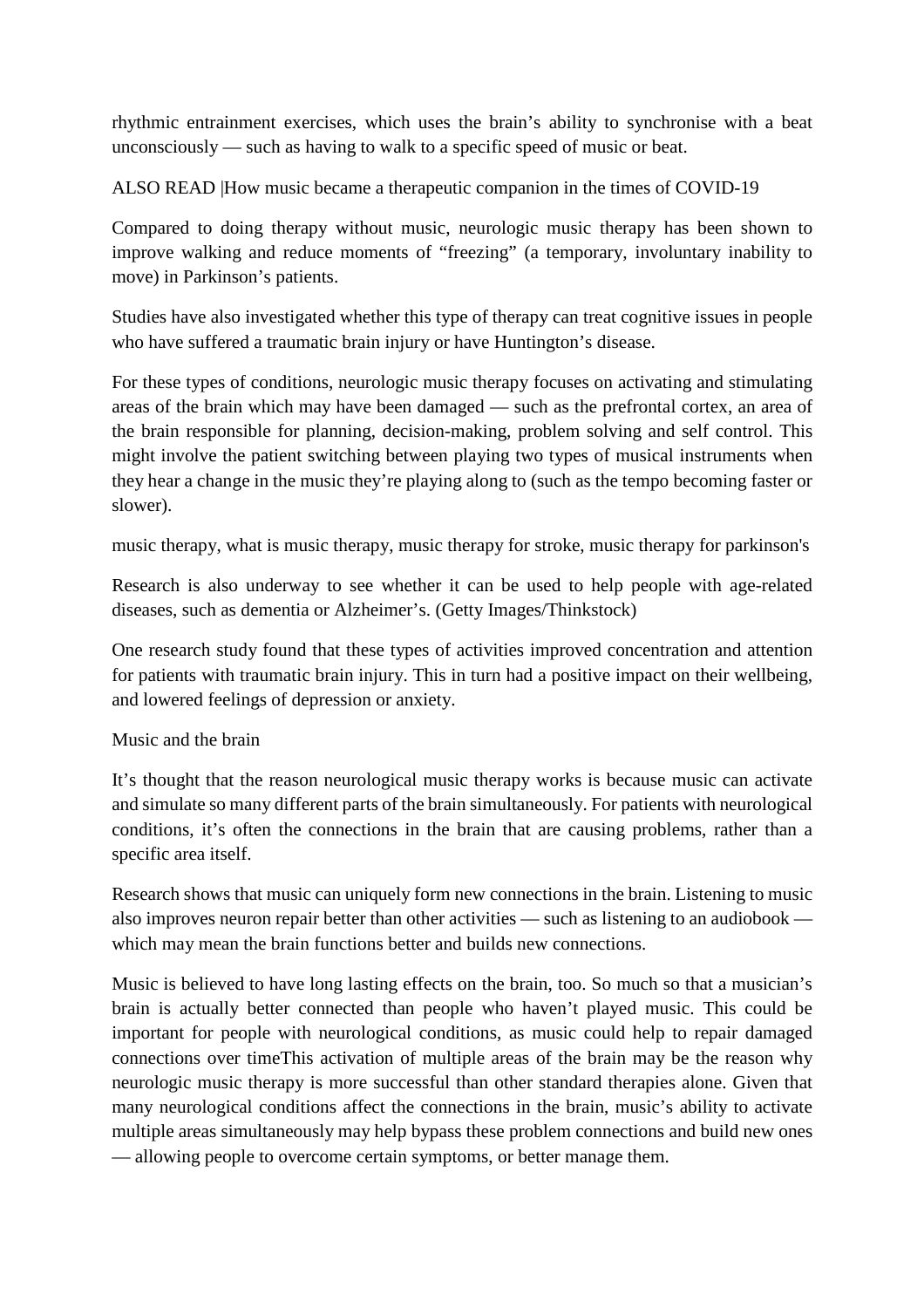Though more research still needs to be done before neurological music therapy is used widely across healthcare systems, early results from studies show how much promise this therapy could hold. Research is also underway to see whether it can be used to help people with agerelated diseases, such as dementia or Alzheimer's.

### **Ayurvedic expert shares '8 swaps' for sustainable weight loss**

# **Ayurvedic expert shares '8 swaps' for sustainable weight loss (The Indian Express: 202101124)**

https://indianexpress.com/article/lifestyle/fitness/adopt-these-lifestyle-swaps-for-asustainable-weight-loss-7546630/

"The swaps make sure you don't regain the weight you've lost over a period of time with determination and consistency in following healthy lifestyle changes," said Dr Dixa Bhavsar

Incorporate these healthy swaps in your routine for sustainable weight loss. (Source: Pexels)

Many people work extremely hard to lose excess weight. However, losing weight can sometimes get daunting as it requires immense dedication and consistency. But, it must be known that it is not just heavy workouts and diet that aid weight loss, certain simple lifestyle factors can also be extremely effective.

If you are someone who wants to lose weight effectively, you must adopt some lifestyle swaps that will aid the process. Ayurveda expert Dr Dixa Bhavsar recently suggested few such alternatives that can be "the real game-changer when it comes to sustainable weight loss".

Check out the post

"They (lifestyle swaps) make sure you don't regain the weight you've lost over a period of time with determination and consistency in following healthy lifestyle changes," she said.

Incorporate these healthy swaps in your routine for sustainable weight loss, as suggested by the expert.

White sugar with jaggery

Identity Theft - #SkipTheFraud with Airtel Payments Bank

Sponsored by Airtel Payments Bank

See more

White sugar is just empty calories while jaggery is nutrient-rich.

Coldwater with warm water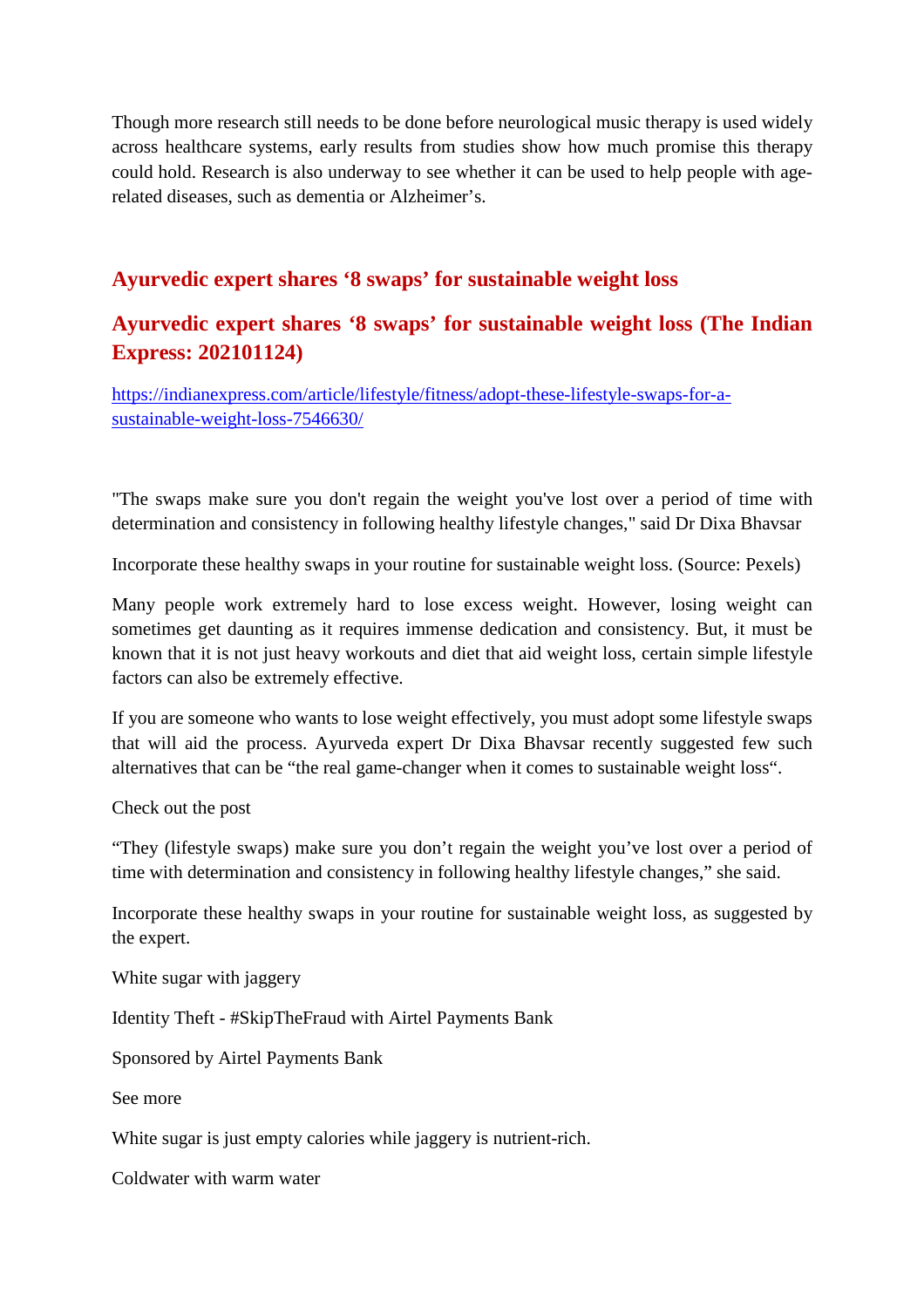Warm water helps ignite your digestive fire (agni) and keeps it optimum. Also, it improves metabolism as it's easier to digest.

No movement with 5,000-10,000 steps daily

Staying active (walking 5,000-10,000 steps) throughout the day keeps your body active, flexible and blood circulation optimum.

Fruit juices with eating fruits

When you consume fruit juices, you lose the fibre and as it is liquid, you tend to drink more. When you chew your fruits, their digestion begins right from your mouth and the fibre is intact so you'll eat them in proportion.

Skipping lunch with having good lunch

Never skip lunch as 10 to 2 pm is the best time to have a moderate to heavy meal (as its pitta kala, and metabolism is optimum during that time).

Heavy and late dinner with a light, early dinner

After sunset, metabolism reduces so the dinner should be light and early (best before 8 pm).

Ignoring sleep with heavy sound sleep

Your liver detoxifies when you sleep so ignoring sleep is the best way to delay your weight loss. Sleep before 10 pm if you want to see a quick result in weight loss.

Sedentary life with daily exercise

Exercise plays a major role in sustainable weight loss when incorporated with proper sleep, managing stress and healthy food choices. So, make sure you're active — choose whatever works for you — yoga, walks, jog, cycling, gym, weights, HIIT, swimming, etc.

### **Food and Ntrition**

# **Is 'climatarian' diet the eco-friendly answer to food wastage? Here's what experts say(The Indian Express: 202101124)**

https://indianexpress.com/article/lifestyle/food-wine/climatarian-diet-eco-friendly-foodwastage-vegan-plant-based-food-vegetarian-food-diet-health-nutrition-environment-7620406/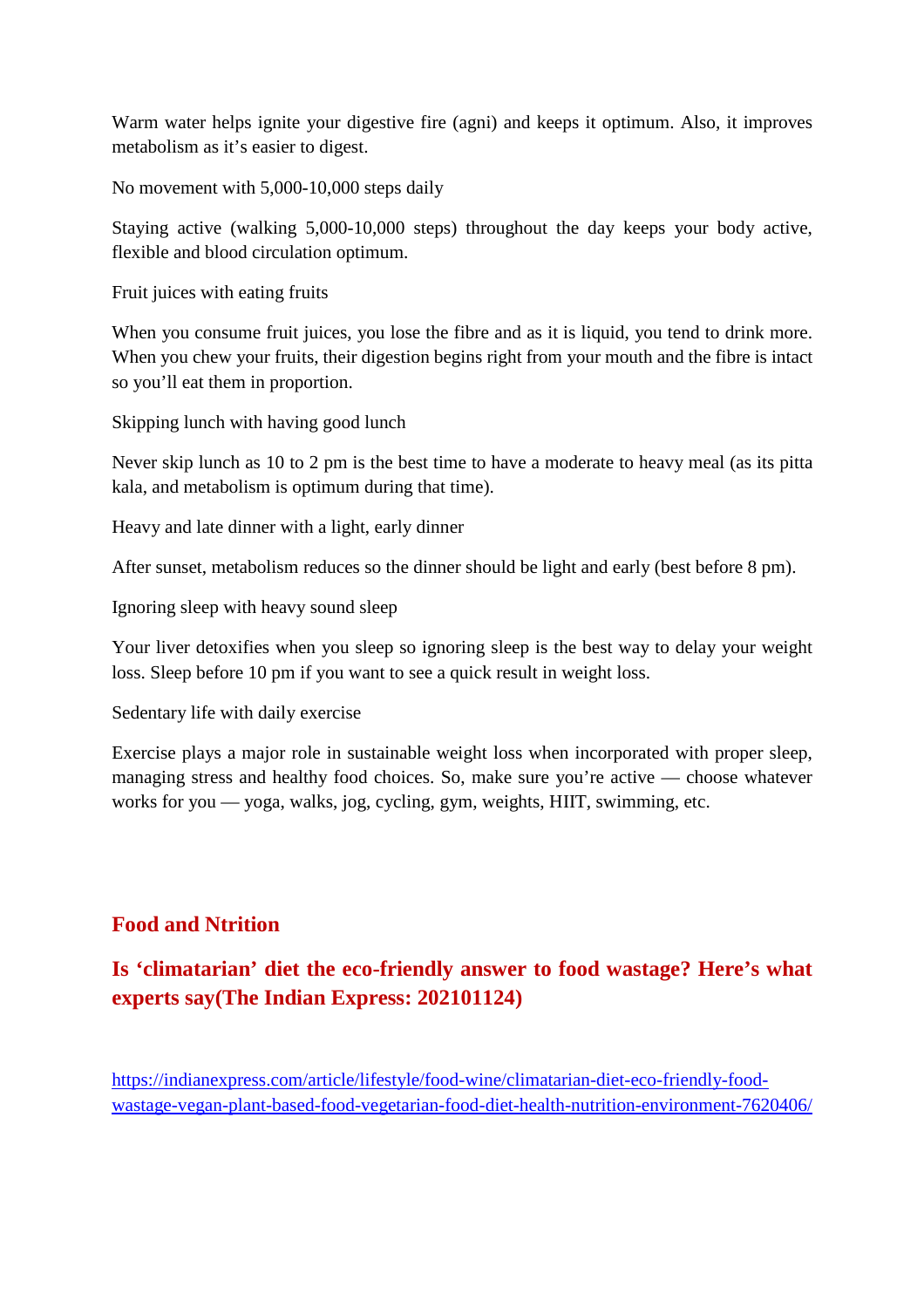Climatarian diet factors in ways in which the environment can be protected by making sure there is reduced carbon footprint. In other words, people who follow the diet consciously choose lower-carbon options as much as possible

climatarian diet, what is climatarian diet, climatarian diet vs vegan diet, climatarian diet vs vegetarian diet, food wastage, climatarian and environment, eco conscious way of eating, green diet, plant-based foods, plant-based menu, veganism, vegetarianism, healthy foods, healthy eating, indian express news

#### Advertisement

Climatarian diet encourages people to make environment-friendly choices. (Photo: Getty/Thinkstock)

We cannot talk about healthy eating and keeping ourselves fit without considering the environment. 'Health' is not an isolated concept, but one with a holistic standpoint that takes into account many factors.

Around the world, people have come to understand that every action has repercussions that ultimately affect the planet. As such, there has been a conscious shift in diet for many people, who have started choosing plant-based foods over those that are animal-derived. Mostly, the word that comes to mind is 'veganism', or even 'vegetarianism'. While the latter factors out meat and poultry, the former excludes all forms of meat and products that are derived from animals.

ALSO READ |Vegan or vegetarian? Virat Kohli's recent trolling is proof of confusion between the two diets

Then, there is something called the 'climatarian' diet which, in addition to ditching meat, also factors in ways in which the environment can be protected, by making sure there is reduced carbon footprint. In other words, people who follow the climatarian diet consciously choose lower-carbon options as much as possible

It is understood that in 2015, The New York Times had first included the term 'climatarian' on its list of new food-related words, defining it as "a diet whose primary goal is to reverse climate change".

"A climatarian diet strives to reduce carbon footprint through sustainable eating — for example, eating foods that don't cause high carbon emissions in their production, eating local food with less associated air miles, eating organic food, and minimising food wastage. Lowering your carbon footprint does not mean you have to buy only sustainable products. Being mindful and intentional of how we use and maintain our products also has a big impact," Riddhi Jadhwani, health coach and founder of PositivEats, tells indianexpress.com.

climatarian diet, what is climatarian diet, climatarian diet vs vegan diet, climatarian diet vs vegetarian diet, food wastage, climatarian and environment, eco conscious way of eating, green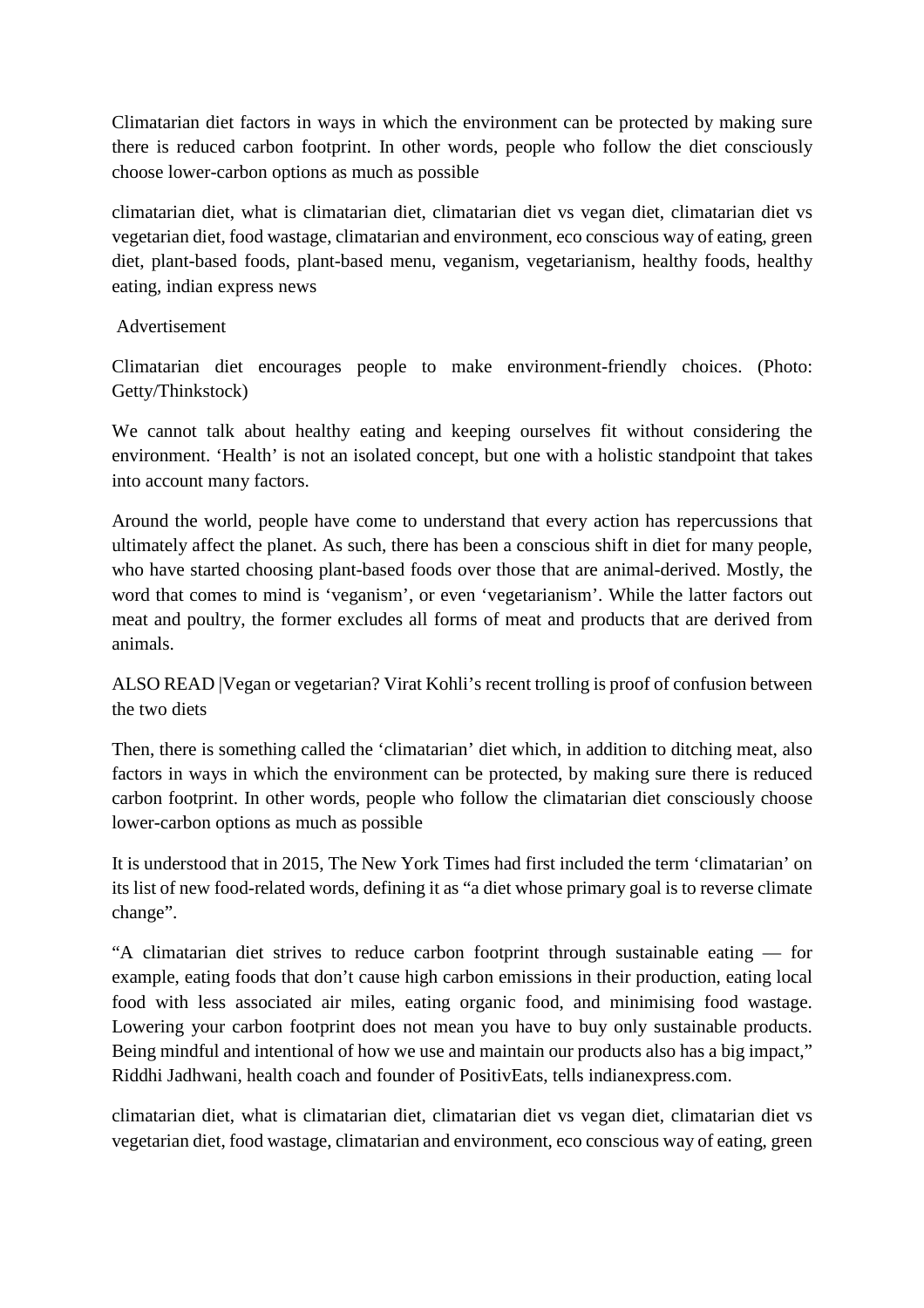diet, plant-based foods, plant-based menu, veganism, vegetarianism, healthy foods, healthy eating, indian express news

Climatarian diet isn't just about what you eat, but also about how you shop for food, and how it reaches your plate. (Photo: Getty/Thinkstock)

Agreeing with her, Dubai and Delhi-based wellness advocate and nutrition coach Eshanka Wahi says diets such as flexitarian and climatarian promote sustainable eating. "We can make environment-friendly choices if people make a shift towards diets such as flexitarian or climatarian that limit or cease the over-consumption of products that affect the environment. Personally, I am not vegan or vegetarian, but have created a sustainable habit to eat vegetarian food 70-80 per cent of the time. If one can't give up all forms [of meat and animal-derived food] completely due to their nutrition needs, decreasing and limiting non-veg intake is a great step towards reducing carbon footprint," she tells this outlet.

According to Wahi, before one makes the switch to a climatarian diet, they should keep these two things in mind:

1. Climatarian diet is focused on reducing the carbon footprint. So, helping the environment and the surroundings.

2. It involves limiting non-veg intake; so if you are a big fan of non-veg food and consume large amounts regularly, you may want to keep in mind that it may be a big change for you. It is suggested that before completely switching to a climatarian diet, you may want to first gradually reduce the non-veg intake as it could affect your body's nutritional needs.

Jadhwani states that every new product requires more resources to be extracted, processed and disposed of. One can eliminate this wastage and incorporate sustainable food practices in life by doing the following:

- \* Asking if you really need the new item.
- \* Opting to share.
- \* Buying second-hand and borrowing.
- \* Reducing food waste.
- \* Planning your meals beforehand so you buy only the food you need.
- \* Preserving food near expiration.
- \* Creating awareness among peers.
- \* Being open to opposing opinions.

\* Seeking to understand other's opinions and brainstorming to have a positive environmental impact.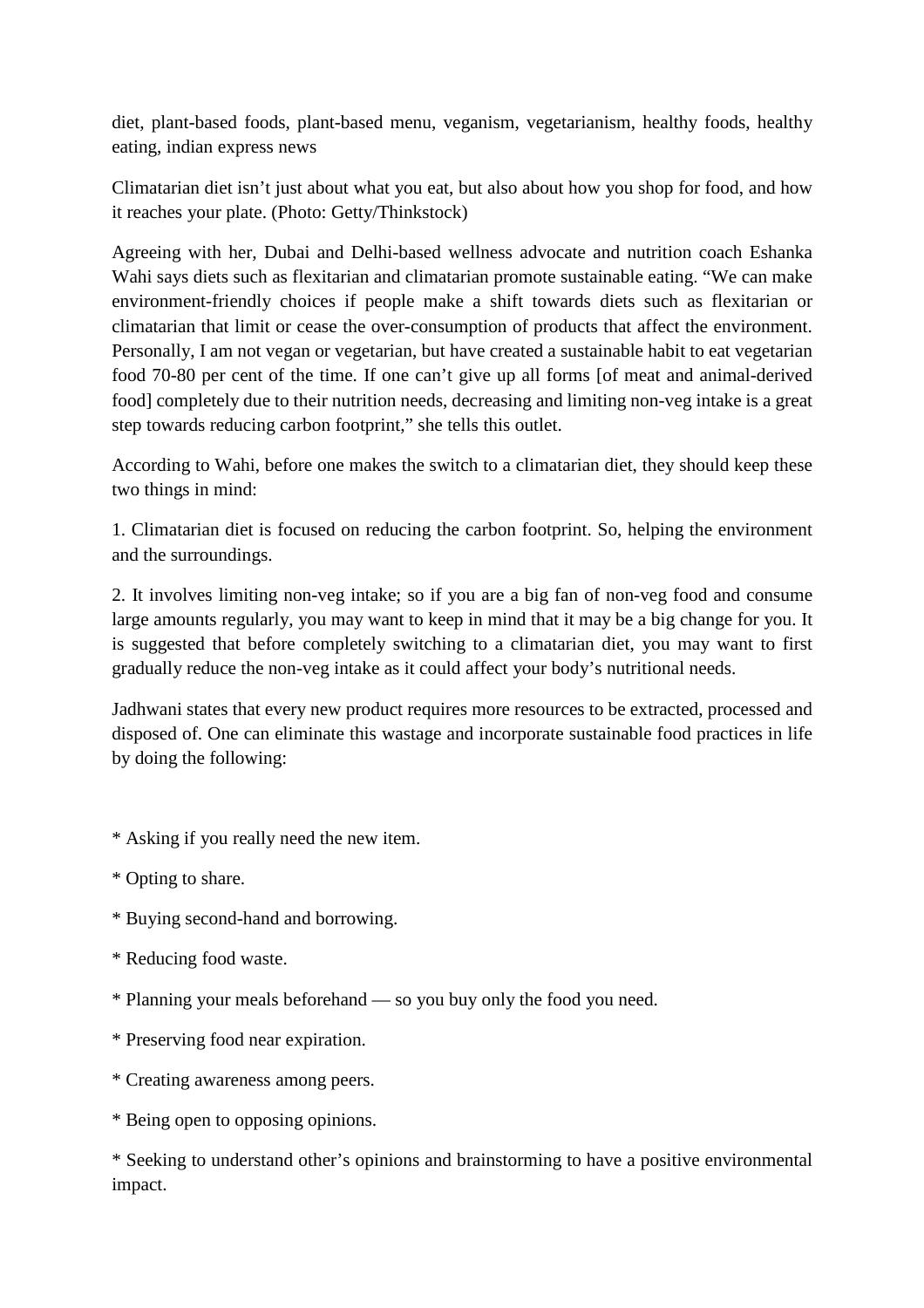\* Bringing people together creates a network that supports and builds.

Climatarian diet and health

The food that we eat decides our health. Doing a dietary shift, especially without consulting with an expert, can cause some health problems. Dr Rohini Patil, a nutritionist and author of The Lifestyle Diet, cautions that if a person — who has been consuming meat throughout their life — decides to switch to a vegan diet or climatarian diet abruptly, it won't be wise, "as the body gets used to a certain diet, which we consume since childhood, and our bodies metabolism, functioning and digestion revolves around it".

climatarian diet, what is climatarian diet, climatarian diet vs vegan diet, climatarian diet vs vegetarian diet, food wastage, climatarian and environment, eco conscious way of eating, green diet, plant-based foods, plant-based menu, veganism, vegetarianism, healthy foods, healthy eating, indian express news

Healthy vegan diet food — wheat chapati served with chickpea channa, chana, masala curry. (Photo: Getty/Thinkstock)

"Moreover, we need to analyse our body's nutritional needs and see that the particular diet, which we are switching to, is providing all necessary nutrients. Following one without proper information and research can lead to nutritional deficiencies and medical issues. People who have been taking a normal diet — which includes both non-vegetarian and vegetarian meals get both plant and animal-based nutrients, and in some cases, animal-based nutrients are of better quality and more bioavailable to the body," the doctor explains.

She, however, adds that products that come from red meat like beef, lamb, pork, mutton etc., are considered to be harmful for health, because of their higher fat content. "There are various meat products like ham, salami, sausages, etc., which are not good for health, as they are processed red meat products made using different methods like curing, fermentation, communication, etc. Plant-based diet is a healthier alternative, as it adds more fibre to our diet, improves digestion, protects us from heart diseases, helps lower cholesterol, etc.," she says.

So, what should be done?

Jadhwani says that since a climatarian diet isn't just about what you eat, but also about how you shop and cook, buying just what you need to avoid food wastage, and filling your freezer with leftovers can help reduce food waste and support healthy eating. She suggests the following:

– If you are choosing to go 100 per cent plant-based, children and adults need to supplement with vitamin B12.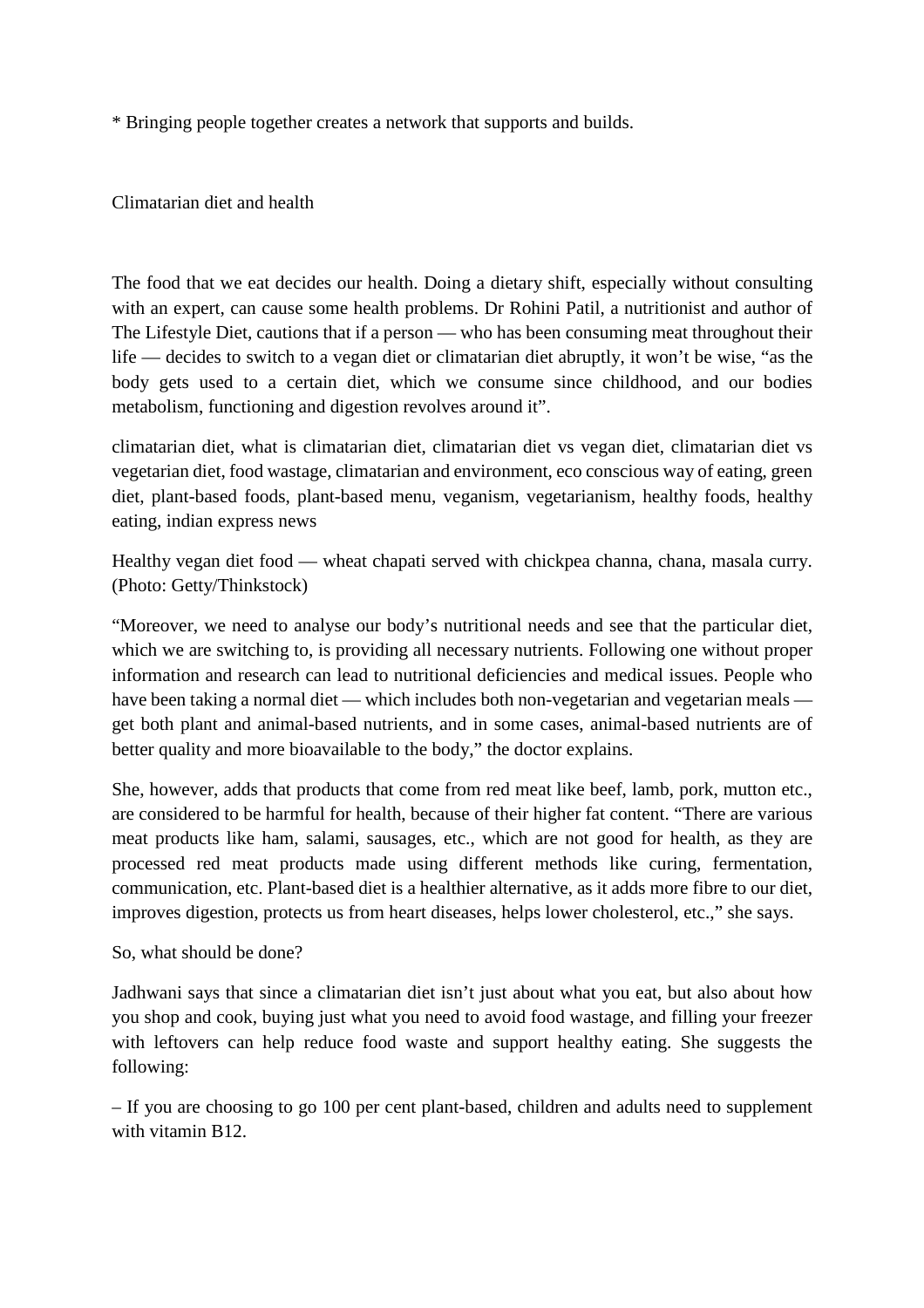– Buy local and seasonal fruits and veggies. The ingredients for your salad or soup should never have to take a long haul flight – buying local and seasonal food reduces the C02 emissions from processing, packaging, and transportation.

– Opt for whole grains with their lower GI (glycaemic index) rating – meaning they release energy more slowly – they're better nutritionally.

– Stock up on nuts and seeds. They are great for snacking or adding to smoothies or overnight oats, and are great sources of protein.

– Look for brands that offer refillable or reusable packaging.

- Bring your own reusable shopping bags.
- Read the labels and know what they mean.

– While shopping, do your best to seek out eco-friendly options that are recyclable, reusable, biodegradable, and sustainable.

The popularity of climatarian diet and dining options

As mentioned earlier, since the climatarian diet isn't just about what you eat, but also about how you shop for food, and how it reaches your plate, chef Anurudh Khanna, the multi-property executive chef at The Westin Gurgaon, New Delhi and The Westin Sohna Resort and Spa, says consumers today have become much more nuanced, health-focused and they want to know the source of food they are consuming.

"It is important for us to realise the kind of daily logistics we are indulging in, what eventually we are putting up on the menu, and most importantly, the amount of waste we are generating. At The Westin Sohna Resort and Spa, we have only bettered the techniques and nuances of the 'Farm-to-Table' concept. In collaboration with our skillful horticulturists, we design and showcase menus that are globally-inspired, but locally-created," he says.

The chef adds that they have an 'EAT WELL' menu that is "designed to nourish our guest's well-being". "The menu comprises expert-curated options that keep you fuelled and feeling your best. These options have been inspired by seasonal produce, and I feel certain foods taste best when they are in season. They are fresher, since they haven't been transported over long distances.

"I foresee more people getting inclined towards making sustainable, eco-conscious choices. They want to consume dishes that are made from gooseberries and sweet potatoes, or have greens like regular spinach which is known to be a natural immunity booster," he mentions.

climatarian diet, what is climatarian diet, climatarian diet vs vegan diet, climatarian diet vs vegetarian diet, food wastage, climatarian and environment, eco conscious way of eating, green diet, plant-based foods, plant-based menu, veganism, vegetarianism, healthy foods, healthy eating, indian express news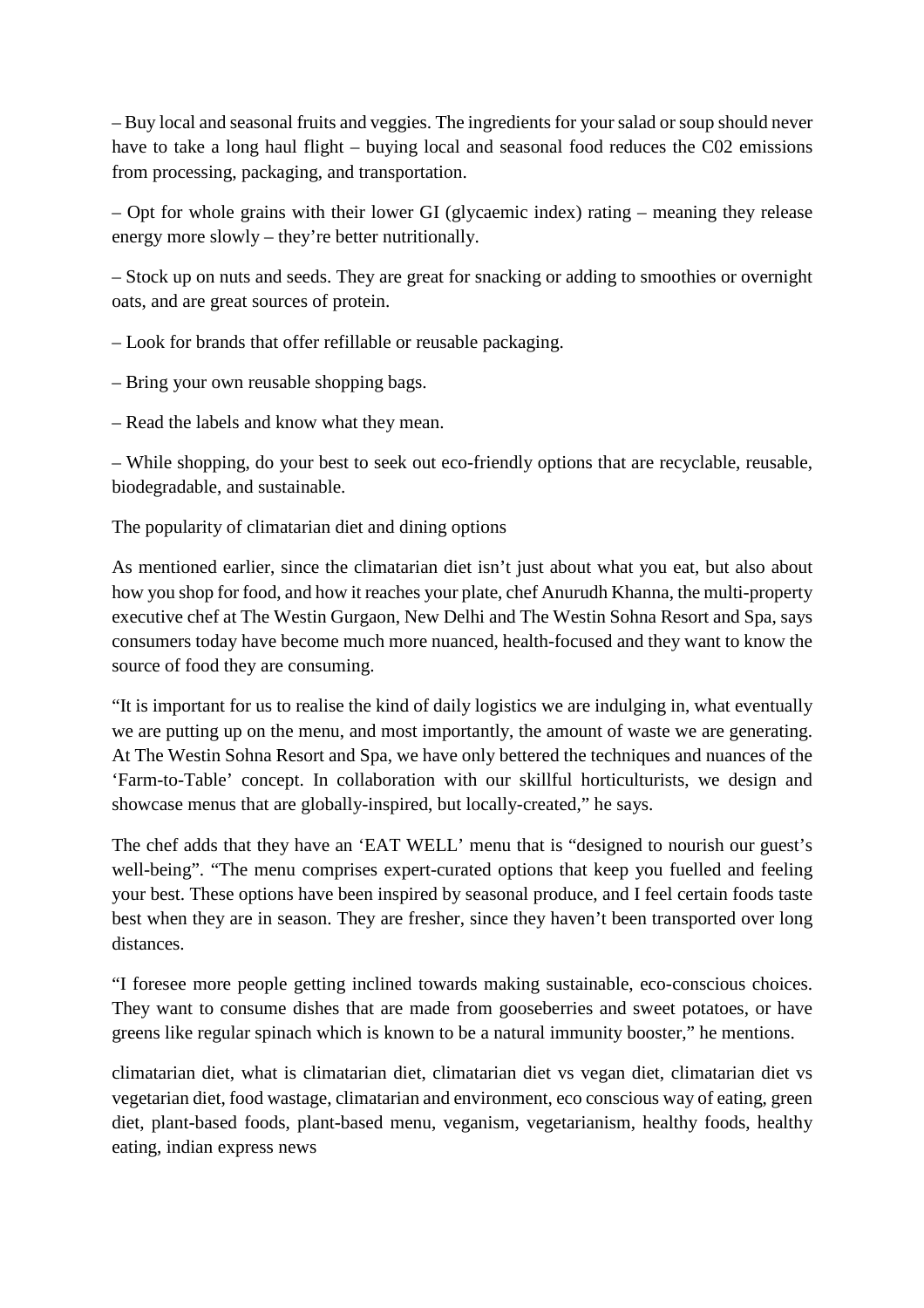Advertisement

Find out how you can prepare this delectable recipe. (Photo: PR handout)

He shares one such delectable recipe for pumpkin bharta, curried tomato achaar, and ragi crisp.

Ingredients

Pumpkin  $-500 g$ 

Tomatoes  $-4/5$  (medium size)

Red onion — 3/4 (medium size)

Ragi flour  $-100 g$ 

Sugar  $-50 g$ 

Heeng (asafoetida) — 1 pinch

Baking powder — 1 pinch

Water  $-50 g$ 

Mustard seeds — 1 pinch

Curry leaves — 2/3

 $Salt - 1$  tsp

Pepper — 1 tsp

Turmeric — 1 tsp

Edible flower  $-2/3$ 

Sunflower cress — 4/5

Refined flour — 2 tbsp

Method

Pumpkin bharta

– Dice and peel the pumpkin and cook it with sliced onion in mustard oil.

– Add heeng and curry leaves to it and season with salt and pepper.

– Cook until pumpkin attains a mashed texture.

– Set aside and allow it to cool.

Curried tomato jam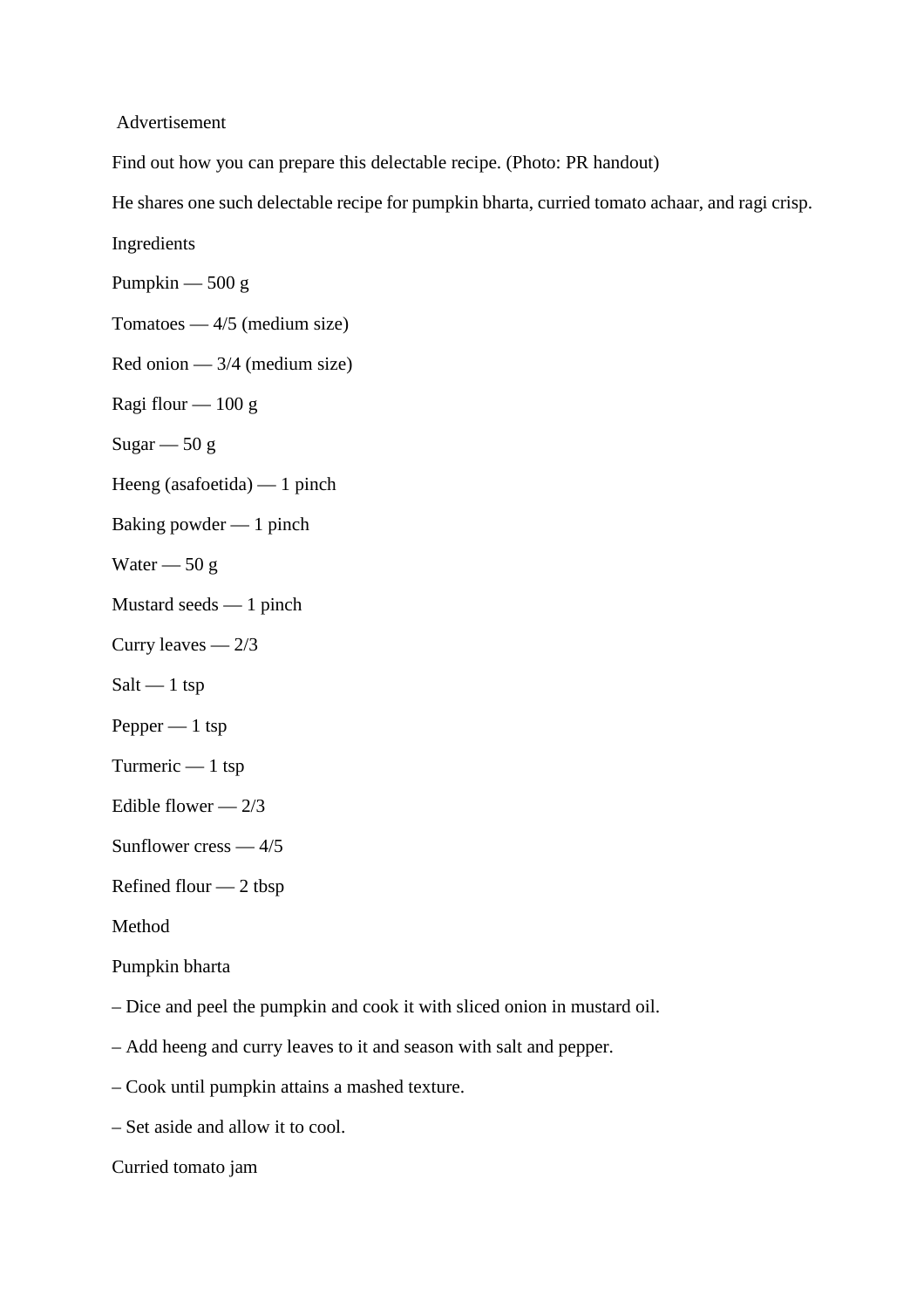- Cook sliced onion and sliced tomato together in oil over medium heat.
- Temper with mustard seeds, curry leaves and heeng.
- Continue to cook over medium heat and add sugar. Cook for another 25 minutes.
- Blend it well with oil and set aside.

#### Ragi crisp

- Make a dough with ragi flour, baking soda, refined flour and water.
- Rest, roll out the dough and cut it into triangles.
- Bake in the preheated oven at 200-degree Celsius.

# **ICMR**

# **No scientific evidence to support need for booster vaccine dose against COVID-19: ICMR chief (The Hindu: 202101124)**

https://www.thehindu.com/sci-tech/science/no-scientific-evidence-to-support-need-forbooster-vaccine-dose-against-covid-19-icmr-chief/article37624539.ece

According to sources, the booster dose issue is likely to be discussed in the next meeting of the National Technical Advisory Group on Immunisation in India

There is no scientific evidence so far to support the need for a booster vaccine dose against COVID-19, ICMR Director General Dr Balram Bhargava said on Monday, underlining the completion of second dose for India's adult population is the priority for the government for now.

According to sources, the booster dose issue is likely to be discussed in the next meeting of the National Technical Advisory Group on Immunisation in India (NTAGI).

### **Zika virus outbreaks**

# **Zika virus outbreaks, an opportunity to improve healthcare in India (The Hindu: 202101124)**

https://www.thehindu.com/sci-tech/science/zika-virus-outbreaks-an-opportunity-to-improvehealthcare-in-india/article37475467.ece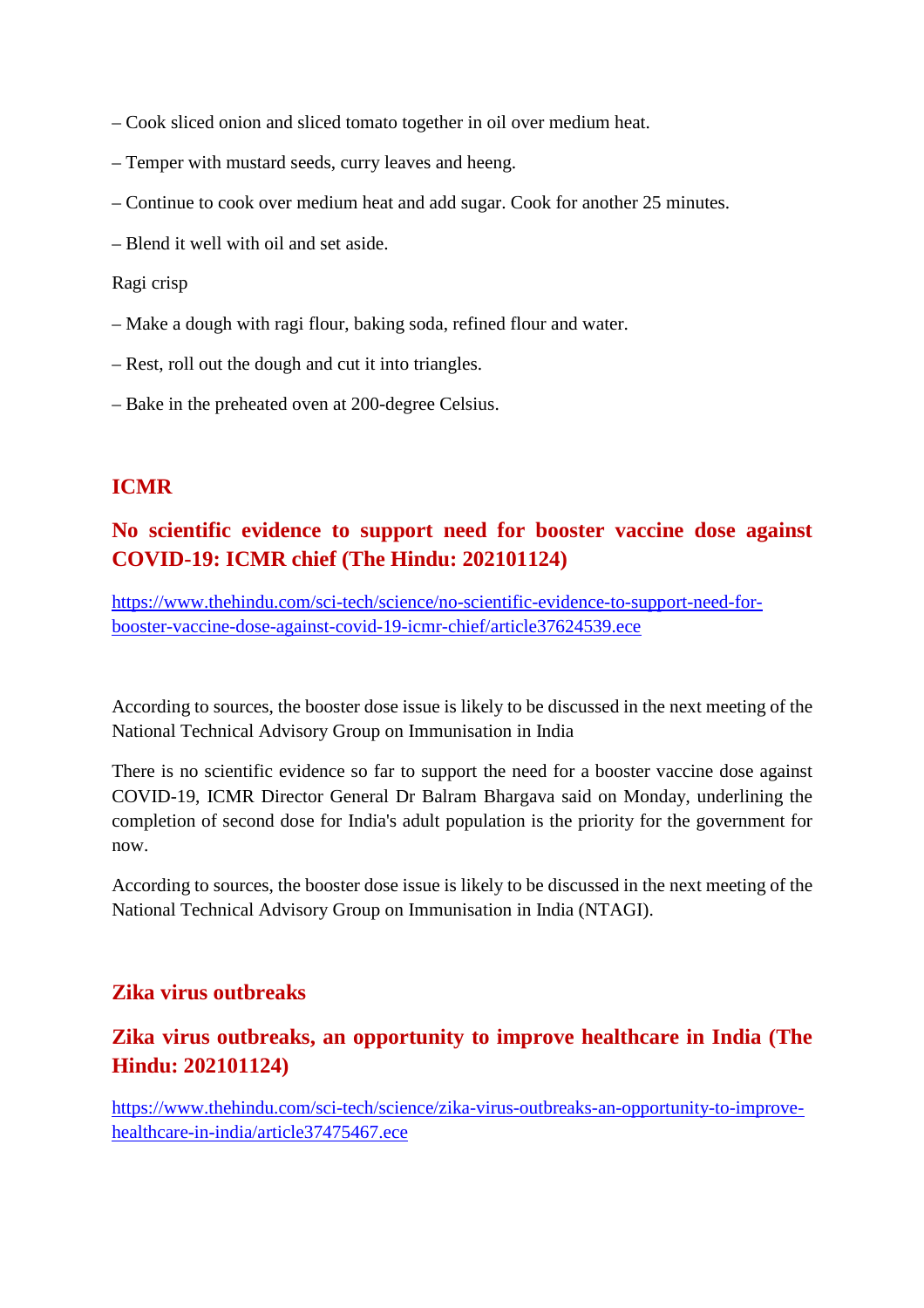The lab capacity for COVID-19, developed in the last 18 months, needs to be optimally used to conduct testing for other emerging infections

Viruses are ubiquitous, most are innocuous and some, such as SARS CoV-2, turn out to be pernicious. Zika virus, first detected in rhesus monkeys in the Zika forest in Uganda in 1947 and then identified in humans after a few years, appears to be re-positioning itself. For the first 60 years after detection, only 14 human cases had been reported, from Asia and Tropical Africa. The first ever outbreak of Zika virus was reported in 2007 in the island of Yap (a federated state in Micronesia) in the Pacific. Zika virus received global attention with the start of a major outbreak in Brazil in March 2015, which then spread to many countries in Central and South America and the Caribbean. The outbreak was associated with higher incidences of microcephaly (a condition which results in a small brain in the fetus) as well as the increased neurological symptoms such as Guillain-Barré syndrome and neuropathies in adults and children infected with the virus. On February 1, 2016, Zika virus outbreak was designated a public health emergency of international concern (PHEIC) by the World Health Organization (a classification a step before a disease is declared as pandemic). Between 2015 and 2017, nearly 550,000 suspected and 175,000 confirmed Zika virus cases were reported, which included nearly 2,700 cases of microcephaly in Brazil alone. The outbreak had subsided by mid-2017; however, by late 2019, the Zika virus has been reported from at least 87 countries across the world.

The earliest evidence of Zika virus in India is in 1952-1953. The prevalence studies conducted by the National Institute of Virology, Pune, in different parts of India, had detected the antibodies against the Zika virus from humans.

Zika virus outbreaks, an opportunity to improve healthcare in India

The lab capacity for COVID-19, developed in the last 18 months, needs to be optimally used to conduct testing for other emerging infections

Viruses are ubiquitous, most are innocuous and some, such as SARS CoV-2, turn out to be pernicious. Zika virus, first detected in rhesus monkeys in the Zika forest in Uganda in 1947 and then identified in humans after a few years, appears to be re-positioning itself. For the first 60 years after detection, only 14 human cases had been reported, from Asia and Tropical Africa. The first ever outbreak of Zika virus was reported in 2007 in the island of Yap (a federated state in Micronesia) in the Pacific. Zika virus received global attention with the start of a major outbreak in Brazil in March 2015, which then spread to many countries in Central and South America and the Caribbean. The outbreak was associated with higher incidences of microcephaly (a condition which results in a small brain in the fetus) as well as the increased neurological symptoms such as Guillain-Barré syndrome and neuropathies in adults and children infected with the virus. On February 1, 2016, Zika virus outbreak was designated a public health emergency of international concern (PHEIC) by the World Health Organization (a classification a step before a disease is declared as pandemic). Between 2015 and 2017, nearly 550,000 suspected and 175,000 confirmed Zika virus cases were reported, which included nearly 2,700 cases of microcephaly in Brazil alone. The outbreak had subsided by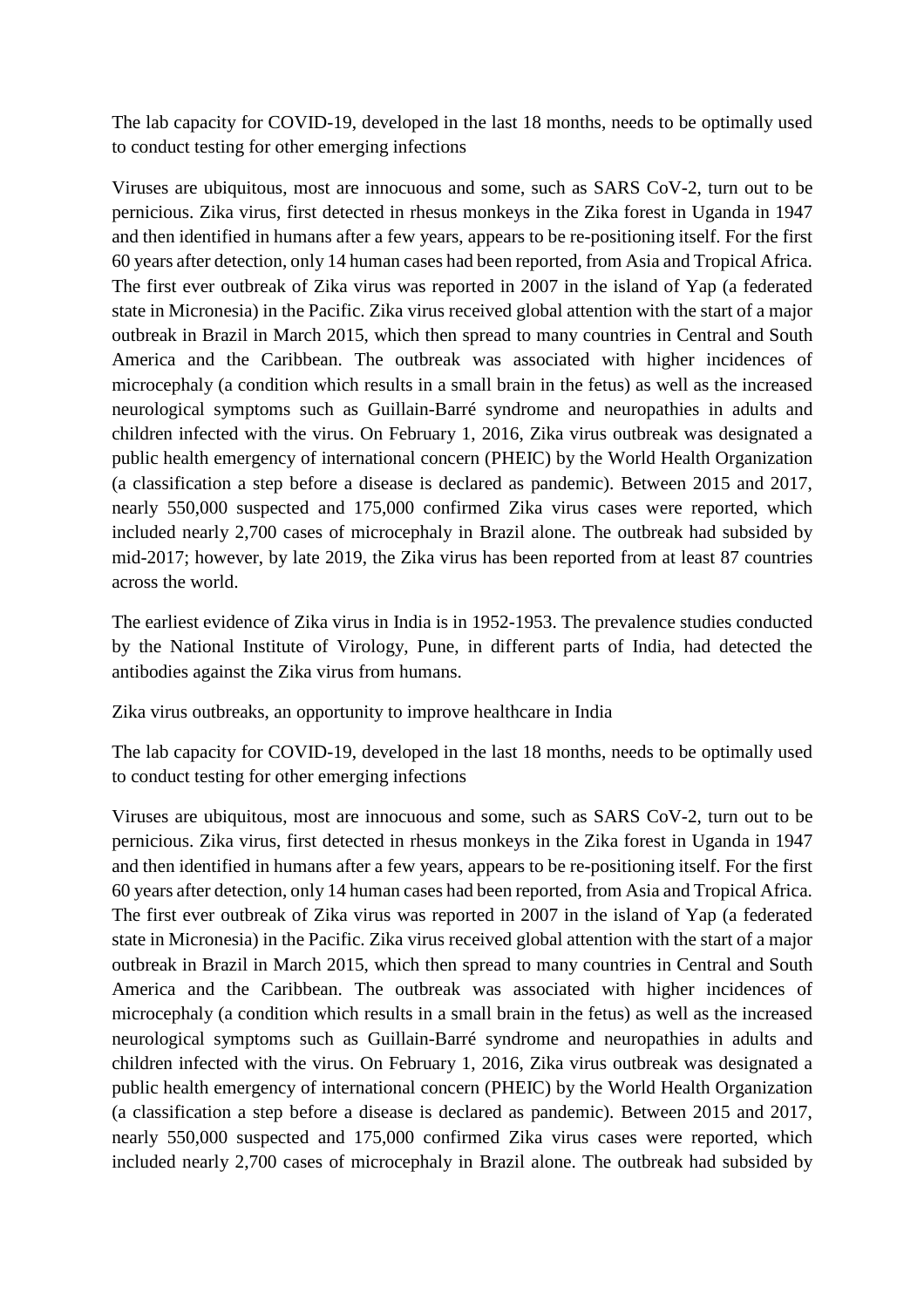mid-2017; however, by late 2019, the Zika virus has been reported from at least 87 countries across the world.

The earliest evidence of Zika virus in India is in 1952-1953. The prevalence studies conducted by the National Institute of Virology, Pune, in different parts of India, had detected the antibodies against the Zika virus from humans.

### **Pulmonary rehab clinics**

### **Pulmonary rehab clinics to be started(The Hindu: 202101124)**

https://www.thehindu.com/news/national/kerala/pulmonary-rehab-clinics-to-bestarted/article37533684.ece

All 227 CHCs will have the facility to address chronic obstructive pulmonary disease

Pulmonary rehabilitation clinics will be started in all 227 Community Health Centres (CHCs) across the State this year, Health Minister Veena George has said.

She said this in a statement here on Tuesday on the occasion of World COPD (chronic obstructive pulmonary disease) Day on Wednesday.

### **Poor Sleeping**

# **Study finds poor sleep linked to negative impact on health Exeter, (New Kerala: 202101124)**

to new research, people who are over 50 and suffer from poor sleep can also suffer from the negative perceptions of ageing that can affect their physical, ment-> View it-->

https://www.newkerala.com/news/2021/166413.htm

### **Pollution woes**

# **Pollution woes: 30pc of Gurugram patients suffer from lung infection (New Kerala: 202101124)**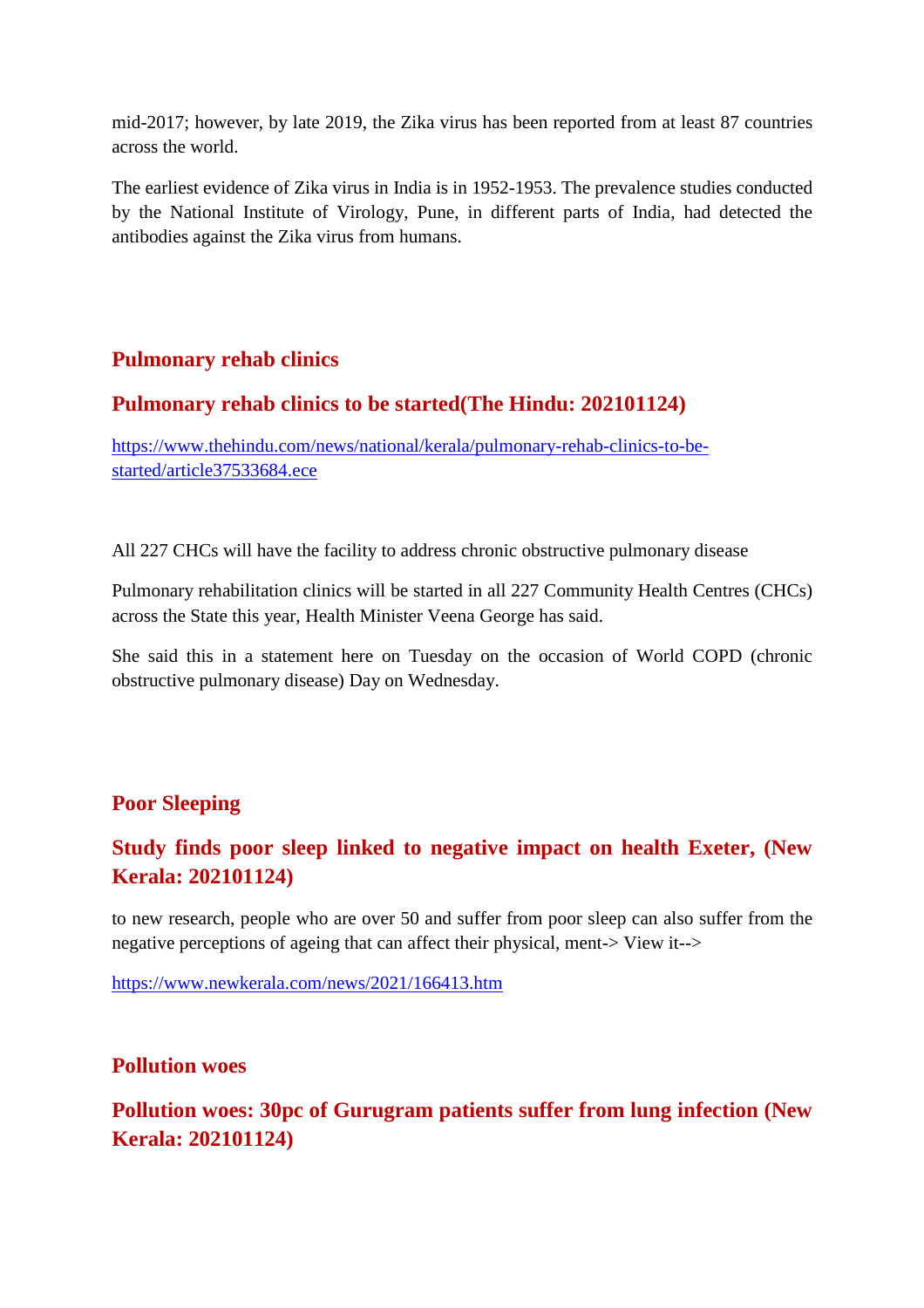Amid worsening levels of air pollution, the hospitals here have registered a 30 per cent increase in patients with respiratory ailments.->-> View it-->

https://www.newkerala.com/news/2021/166219.htm

### **SARS-CoV-2 immunity:**

# **Exposure to harmless coronaviruses boosts SARS-CoV-2 immunity: Study New Kerala: 202101124)**

Previous antibody responses to other, harmless coronaviruses may confer immunity against SARS-CoV-2, the virus that causes Covid-19, according to a new study. Th-> View it--> https://www.newkerala.com/news/2021/166164.htm

#### **Osteoporosis**

#### **Bone strengthening Yoga poses for osteoporosis (New Kerala: 202101124)**

: Osteoporosis is a disease that weakens the bones, making them less dense and increasing the chances of a fracture. Since there are no specific symptoms related to osteoporosis, peopl-> View it--> https://www.newkerala.com/news/2021/166163.htm

### **Mental Health problems**

### **Mental Health problems at the workplace (New Kerala: 202101124)**

A study by Assocham showed that nearly 43 per cent of employees in the private sector in India suffer from mental health issues at work. Also, a WHO report in 2017 found out that 18 per cent-> View it--> https://www.newkerala.com/news/2021/166143.htm

### **Pollution**

**वायुगुणवा सचू कांक 300 के नीचेआया, लगातार दूसरेिदन तेज हवाओंकेकारण दूषण कणका बहाव हआ तेज (Hindustan:202101124)**

https://epaper.livehindustan.com/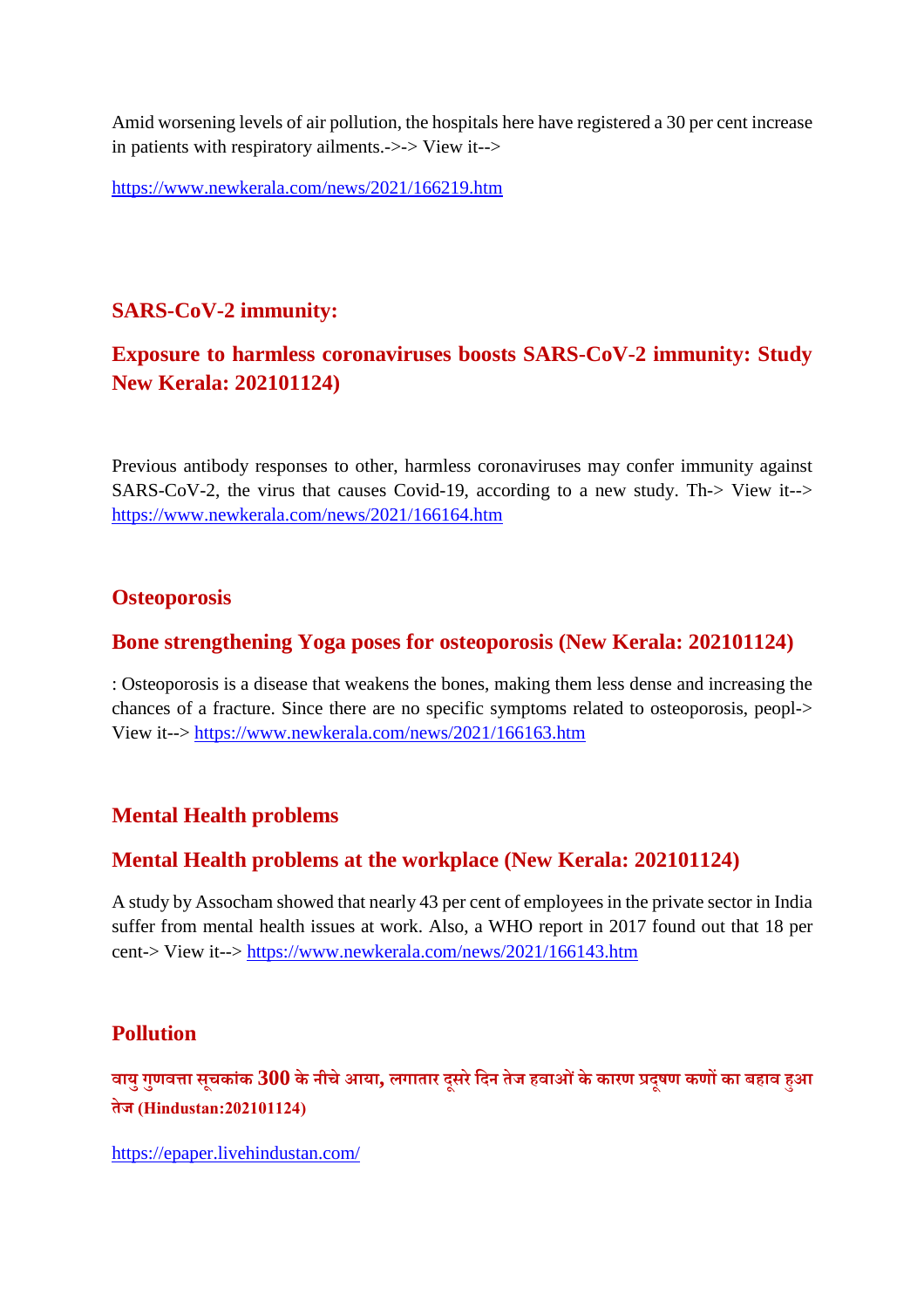दिल्ली में धूल से प्रदुषण कम करने के लिए आईटीओ पर मंगलवार को स्मॉग गन की तैनाती की गई। इससे पेड़ों पर जमी धूल हटाने के लिए िछड़काव िकया गया। ● संिचत खना

पाबंदियों से  $20$  फीसदी तक कम हुआ प्रदूषण

प्रदूषण नियंत्रण के लिए दिल्ली में लगाई गई अलग-अलग पाबंदियों का फायदा हुआ है। विशेषज्ञों का आकलन है कि इससे प्रदूषण का स्तर  $15$ से  $20$  फीसदी तक कम हुआ है। दीपावली के बाद दिल्ली में छाए भयावह प्रदूषण की रोकथाम के लिए अलग-अलग पाबंदियां लगाई गई।  $13\,$ नवंबर से ही दिल्ली सरकार ने निर्माण कार्य पर रोक लगा दी और स्कूल-कॉलेज भी बंद कर दिए। जबकि, 17 तारीख से केन्द्रीय वायु प्रबंधन गुणवत्ता आयोग ने दिल्ली में प्रवेश करने वाले डीजल वाहनों पर भी पाबंदी लगा दी। केवल आवश्यक वस्तु लेकर आने वाले ट्रकों को ही इससे छूट दी गई। इंडियन इंस्टीट्यूट ऑफ ट्रापिकल मीटियोलॉजी (आईआईटीएम) के मुताबिक पाबंदियों के चलते दिल्ली में प्रदूषण के स्तर को और खराब होने से रोक दिया गया। आईआईटीएम के विशेषज्ञ सचिन गुडे के मताबिक इन पाबंदियों के चलते प्रदषण के स्तर को  $15$  से  $20$  फीसदी तक कम रखने में मदद मिली है।

ज्यादा दिन नहीं टिकने की संभावना

तेज हवाओं के कारण राजधानी में एक्यूआई का स्तर भले ही कम हुआ हो लेकिन केंद्र द्वारा संचालित संस्था सफर का अनुमान है कि तेज रफ्तार हवा के चलते दिल्ली को प्रदूषण से मिली यह राहत भी ज्यादा दिन तक टिकने वाली नहीं है। हवा की रफ्तार सुस्त होने के साथ ही प्रदूषक कण का स्तर बढ़ने की संभावना है। सफर का अनुमान है कि अगले तीन दिनों के बीच वायु गुणवत्ता सूचकांक खराब से बेहद खराब श्रेणी में रह सकता है।

दिल्लीवालों को 22 दिनों बाद भीषण प्रदूषण से थोड़ी राहत मिली है। एक नवंबर के बाद से ही दिल्ली का वायु गुणवत्ता सूचकांक लगातार 300 अंक से ऊपर यानी बेहद खराब श्रेणी में चल रहा था। तेज हवाओं के चलते मंगलवार को पहली बार सुचकांक 300 अंक से नीचे आया है। तेज गति से चलने वाली हवाओं ने दिल्ली के लोगों को प्रदुषण से खासी राहत दी है।

राजधानी में नवंबर की शुरुआत से ही प्रदूषण के स्तर में अचानक तेजी देखी गई। एक नवंबर को वायु गुणवत्ता सूचकांक 281 के अंक पर यानी खराब श्रेणी में रहा था। इसके बाद प्रदूषण की स्थिति और खराब हो गई। यहां तक की दीपावली के अगले दिन वायु गुणवत्ता सूचकांक 462 के स्तर तक पहुंच गया था। लेकिन, पिछले दो दिनों से चल रही तेज हवा के चलते प्रदूषक कणों का बहाव तेज हुआ और दिल्ली की हवा कुछ हद तक सांस लेने लायक हुई है।

दिल्ली की हवा में अब भी प्रदुषक कण मौजूद हैं, लेकिन पहले की तुलना में देखें तो हवा काफी साफ हुई है। केन्द्रीय प्रदुषण नियंत्रण बोर्ड के मुताबिक, मंगलवार को दिल्ली का वायु गुणवत्ता सूचकांक 290 के अंक पर रहा।

इस स्तर की हवा को खराब श्रेणी में माना जाता है। एक दिन पहले यानी सोमवार को सूचकांक  $311$  के अंक पर रहा था। चौबीस घंटे के अंदर इसमें 21 अंकों का सुधार हुआ है।

 $10$  किलोमीटर प्रति घंटे से अधिक रही रफ्तार : मौसम विभाग के मताबिक, दिन में हवा की रफ्तार  $10$  किलोमीटर प्रति घंटे से अधिक रही। इसके चलते वातावरण में जमा प्रदूषक कणों का बहाव तेजी से हुआ।

डिस्क्लेमर: इस वेबसाइट पर मौजूद सामग्री का कॉपीराइट हिन्दुस्तान डिजिटल स्ट्रीम्स (HTDS) के पास है। अखबार के डिजिटल वर्जन ईपेपर समेत डाउनलोड करने सकने योग्य किसी भी सामग्री का उपयोग व्यक्तिगत उपयोग के लिए ही किया जा सकता है। यहाँ मौजूद सामग्री और ईपेपर